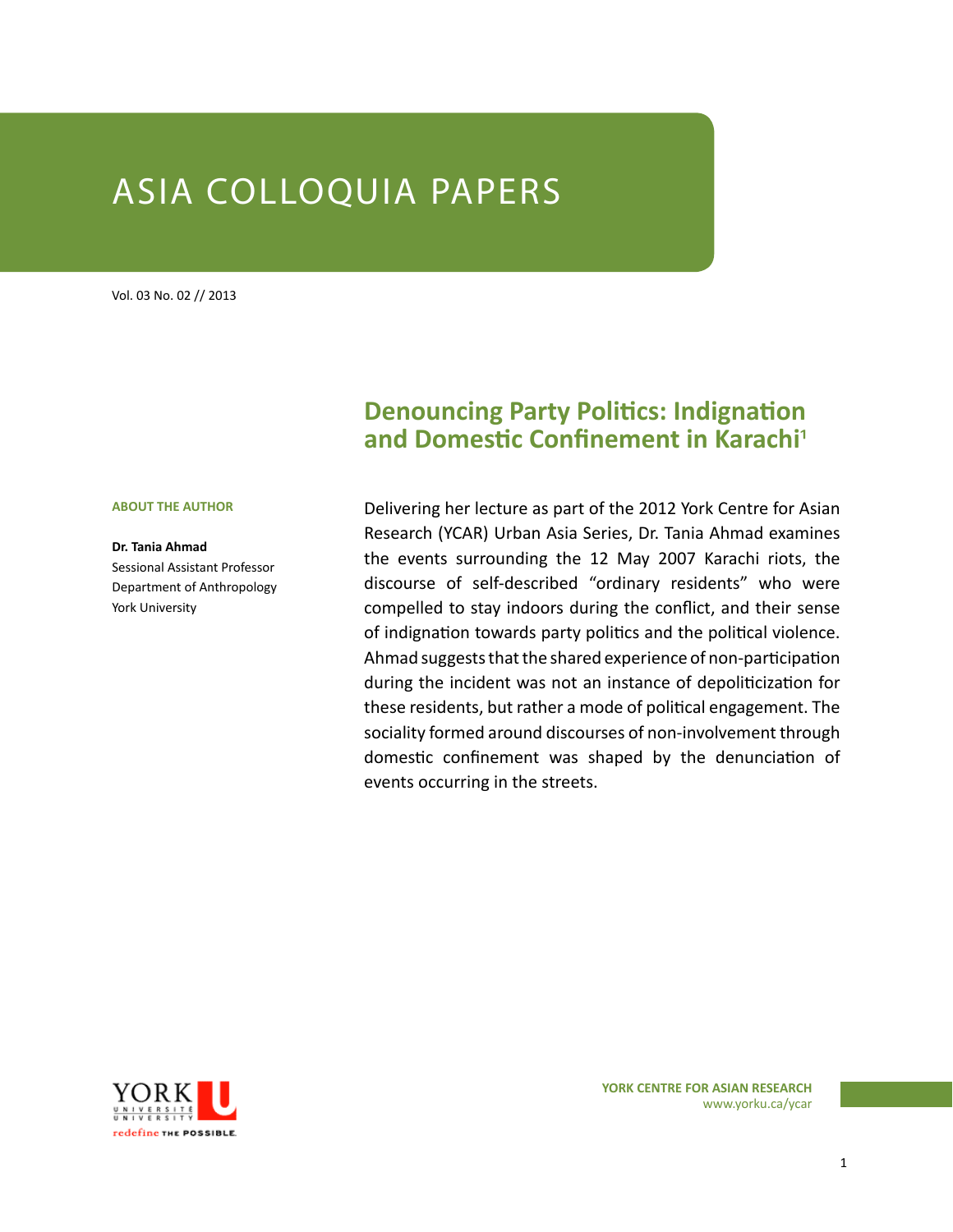**The basic theme of this talk** revolves around the aftermath of an episode of city-wide political violence in Karachi, Pakistan in 2007, where a discourse of indignation and denunciation, mediated in part by live television, was produced and claimed by precisely those Karachi residents who had retreated indoors as they anticipated the possible escalation of a political rally into a conflict over symbolic turf. I argue that their active non-participation in the political animosity, marked especially by their domestic confinement, constituted a form of political engagement. This tentative and ultimately fleeting form of urban sociality points toward a potential emergent public that pitted self-identified 'ordinary people' against political conflict. I am trying to argue that even as 'bystander tactics' contribute to their own subjection to the very violence they avoid (which I have argued elsewhere), it is important that this tentative, fleeting and ultimately minimally effective sociality is not mistaken as merely a form of *depoliticization*. Instead, I am trying to think about it as a *mode of participation*, shaped by the discourse that represented staying at home during violent political conflict and waiting for the worst to be over as a shared experience.

Given what has happened since, the events precipitating this public staging of indignation in May 2007 as a morally outspoken response to violence between political enemies have particular significance. In the ensuing four years, political turf wars reemerged as issues of contention, both through regular target killings as well as through conflict that provoked an association with ethnic animosities. The peak of this violence was in August 2011, but allegations of ethnic conflict underplayed the alliances between smaller parties with multiple ethnic, religious and secular platforms against a powerful common enemy: the MQM (Muttahida Quami Movement), which I will talk about more later in my lecture. The allegations also failed to take into account that violence occurred in those areas where several parties competed over turf and, most importantly, that the claim of ethnic solidarity as a justification for violent conflict had not been consistently effective in Karachi's history. The event I will discuss today constitutes a key turning point and will take you back to May 2007. This event is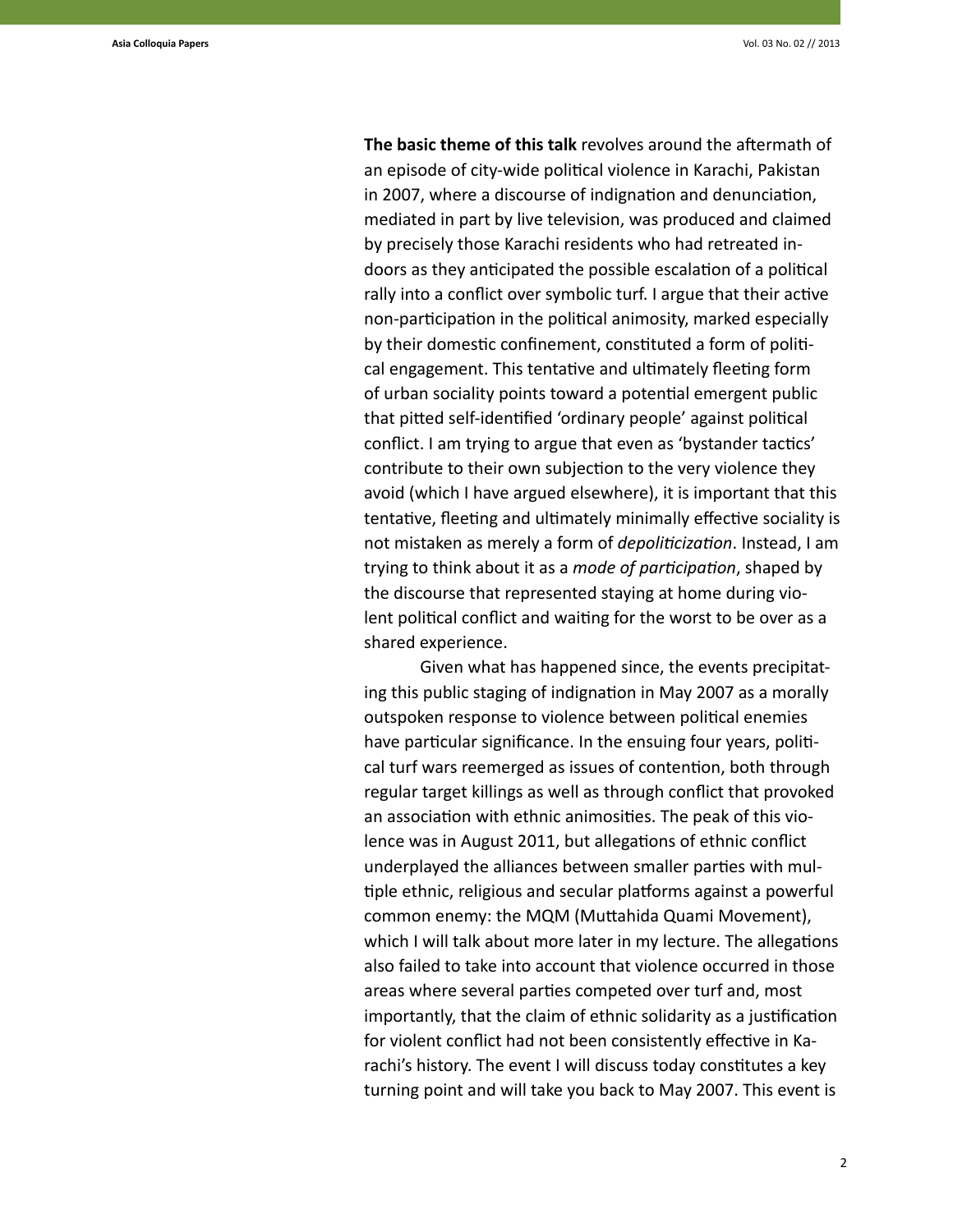a watershed for its failed attempt to recuperate ethnic difference as a justification for urban violence, $2$  and for the frank denunciations made by those who would cast themselves as ordinary residents—bystanders who were neither perpetrators and, only indirectly, victims. It reminds us that ethnic politics are neither consistent nor ubiquitous and, perhaps more importantly, that ethnicity is not always deemed a plausible explanation for political violence by people in Karachi. Instead, in this case, residents denounced one party directly, maintaining that its actions could not be justified on a moral basis. Only infrequently do such denunciations become explicit: they contain clear allegations that identify perpetrators, transcend localized rumour and circulate in the public sphere. Here, live television coverage mediated the indignation of viewers and began to make a palpable, short-lived solidarity among people who claimed to be non-participants, ordinary residents and those who had stayed at home.

An episode of city-wide unrest in Karachi in May 2007 left over 40 dead, main roads littered with burnt vehicles, and ample news television footage of gunmen on rooftops and pedestrian bridges. On May 12, 2007, when a renegade judiciary collided with the scales of federal and city politics, the strategic avoidance of party politics by Karachi residents slipped, for a brief moment, into a noisy clamoring of overt denunciations. Violence had spilled onto the main roads and was captured on live news television channels when the visit of the ex-chief justice, who had been dismissed by President General Pervez Musharraf, devolved into a series of armed altercations between opposition party supporters and those allied with the central government. The subsequent indignation of Karachi residents claimed the position of the non-participant as a substantive distinction shaped by the denunciations and domestic confinement of these residents.

This instance of urban unrest led to the formation of a sociality based on the common experience of being driven from public space, where self-described 'ordinary people' were compelled to stay inside their homes until the worst was over. Residents articulated a rejection of party politics in favour of adamant claims for moral decency and compassionate humanity, contrasted with the 'filth' of ostensibly democratic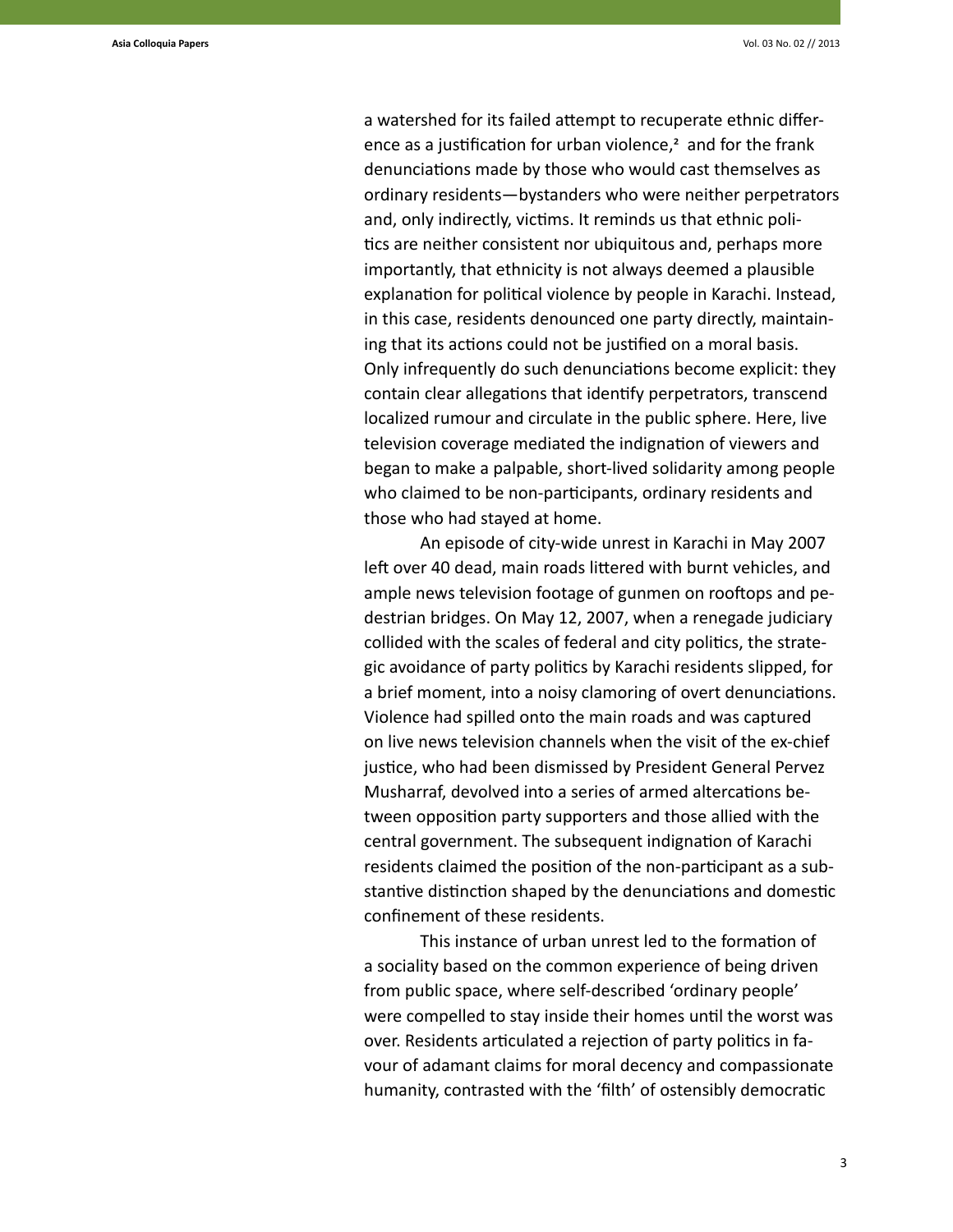institutions. As fleeting as it was unprecedented, open vitriol against party politics was expressed, experienced and mediated through live television coverage, which was outlawed by government censorship soon afterwards. These vocal critiques constituted a moment where angry residents interpellated millions of others who had retreated into the safety of domestic space on a city-wide scale. Such opinions were expressed by people with diverse class, ethnic and religious backgrounds, across those lines generally described and politicized as dividing them. Their tirade was powerful, especially given that sideways glances and oblique references had been the most common modality of criticizing political violence in the past. More often, when describing unruly political organizations, news media had feebly masked urban dynamics by referring anonymously to 'a certain political party'. Although the elaborate landscape of political parties in Karachi, with various ethnic and/or religious orientations, was considered with leery distaste, the party known as the MQM was by far subject to the most emphatic denunciations following the events of May 12th. Of the other parties, most of which had sided with the representatives of the dissenting judiciary, live television footage had shown that their workers had also been heavily armed. Nonetheless, the MQM occupied the most forcefully symbolic space in an imaginary of power, threats and the instigation of urban violence. Historically, the party had operated on a platform of class and linguistic identity. Although its name and official platform had changed since the late 1990s, the genealogy of identity politics remained embedded in its operations and in the ways that it had been imagined (Baig 2008; Naqvi 2006; Verkaaik 1994, 2004). The denunciations of party politics explored here, and of the MQM in particular, are intended to complement the scholarship that focuses on the party as an institutional entity.<sup>3</sup> In condemning the brutality of political parties in general, and of the MQM in particular, residents generated a discursive space constituted through negation.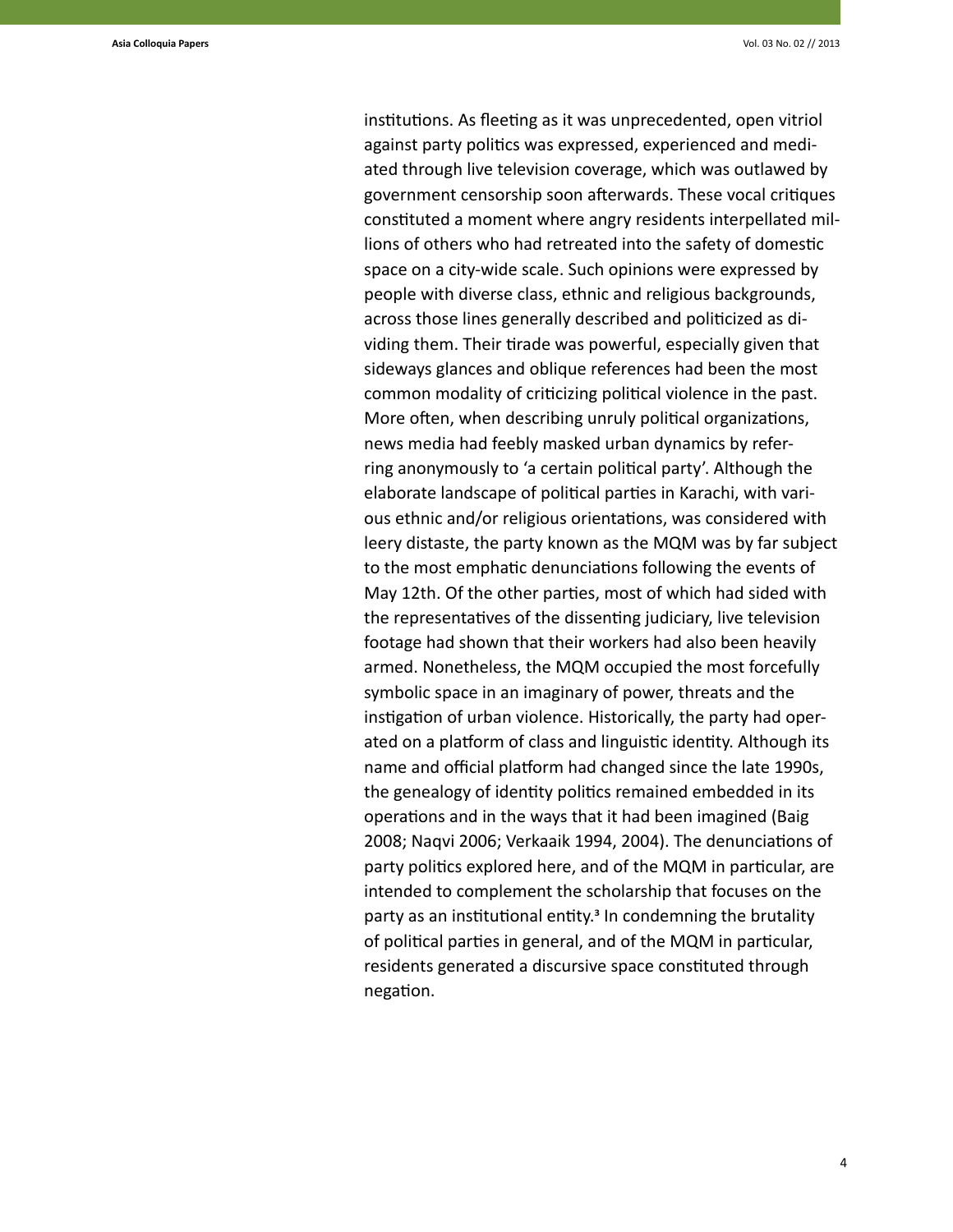#### **Context: MQM**

The historical trajectory of the MQM has in recent years included involvement in municipal administrations and government, but also in what Tahir Naqvi (2006) has referred to as "counter-nationalism," linked to a history of organized intimidation and armed turf wars. The acronym MQM stands for the Muttahida Qaumi Movement, or the United Nationalist Movement, which until 1997 was known as the Muhajir Qaumi Movement, or the Muhajir Nationalist Movement. The MQM is a Karachi-based political party, founded in 1984 with a platform aimed expressly at a middle-class, Urdu-speaking identity, articulated in terms of a new ethnicity that collapsed Urdu speakers with the historical category of Partition-era migrants from India–*muhajirs*. Although the party claimed to mobilize muhajirs as an ethnic category, it is important to note that they did not do so consistently or uniformly. As Nichola Khan (2010) and others have noted, the descendants of Partitionera *muhajirs* in Karachi are neither politically, religiously nor socioeconomically homogenous. Their political involvement is distributed among religious and secular political parties, and their degree of identification with the category *muhajir*, as it is used by the MQM, is highly variable. Nonetheless, the political platform of the MQM continues to signify a particular impetus to politicize *muhajir* identity in an implicitly ethnic register.

Between 1985 and 1995, the activities of the MQM were associated with popular support, gruesome turf wars and ethnic conflict. In 1992, government attempts to suppress urban violence in Karachi resulted in *Operation Cleanup*, where for 29 months military forces occupied and purged the city of young men who were allegedly party activists. Following the military operation, the MQM's radicalized side was tempered by being gradually incorporated and integrated into mainstream politics through a series of coalitions and negotiations with the federal government. Beginning in 2005, the MQM led Karachi's elected city government for six years, under the local government system that was in force until 2011. During that time, the party accrued a reputation for effective governance through infrastructural renewal and service provision. It also represented the majority of the city constituencies in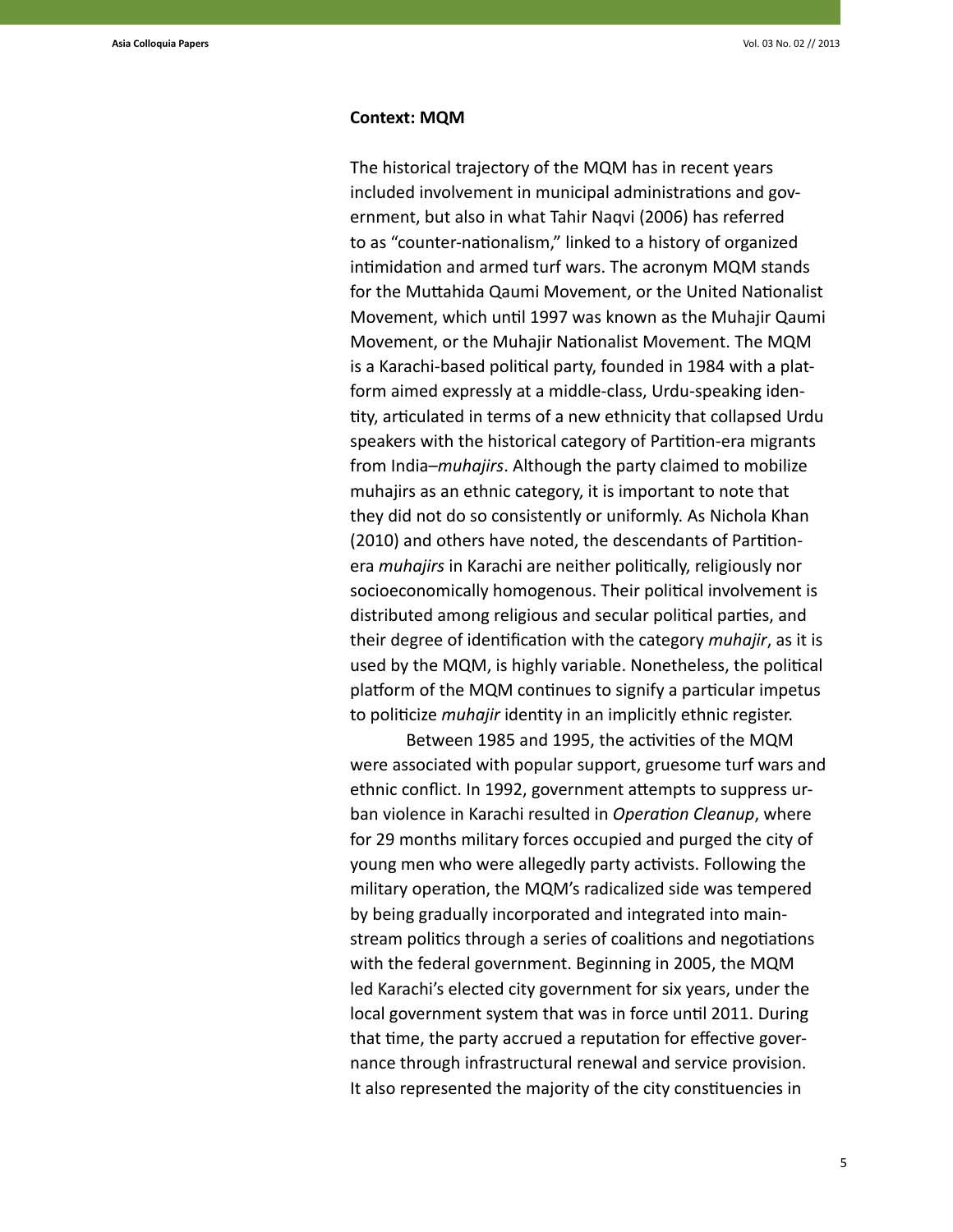the Provincial and National Assemblies. Despite this newfound strategy of progressive moderation and municipal governance, the MQM continued to maintain antagonistic relations with standing historical rivals over turf and territory.<sup>4</sup> The criticisms directed toward the party in the aftermath of May 12th accused the MQM of reiterating violent approaches to familiar animosities between political parties in Karachi and of using its municipal resources to plan and organize a partisan conflict, rather than exert restraint as responsible leaders of elected government.

#### **The event**

May 12, 2007 was supposed to be an experiment in fostering national, public solidarity with the then-ex-Chief Justice of Pakistan, Iftikhar Muhammad Chaudhry, and the lawyers who supported him in the name of an independent judiciary, against the executive branches of government, specifically the regime of then President General Musharraf. After his summary dismissal by the President General in March 2007, Chaudhry became the figurehead around whom lawyers and opposition parties rallied for the independence of the judiciary from the executive branches of government. A series of rallies, each larger than the last, gave a loose community of lawyers and judges from different associations across Pakistan an unprecedented status as a collective of politicized actors. Newspapers and television screens were filled with images and stories of jubilant, defiant and rowdy lawyers, who called very loudly for Chaudhry to be reinstated as chief justice, arguing that his dismissal was unconstitutional. NGOs and other organizations joined in the opportunity to demonstrate the efficacy of civil society protest.

Political parties of the opposition—keen to capitalize on an opportunity to contest the current government, but also to support the principle of an independent judiciary—quickly lent their support to the ex-chief justice. The swell of crowds and array of familiar party flags waving in the background became visible features marking the momentum of Chaudhry's supporters in Islamabad and Lahore. The images of those crowds exhilarated the people in Karachi, who hoped that civil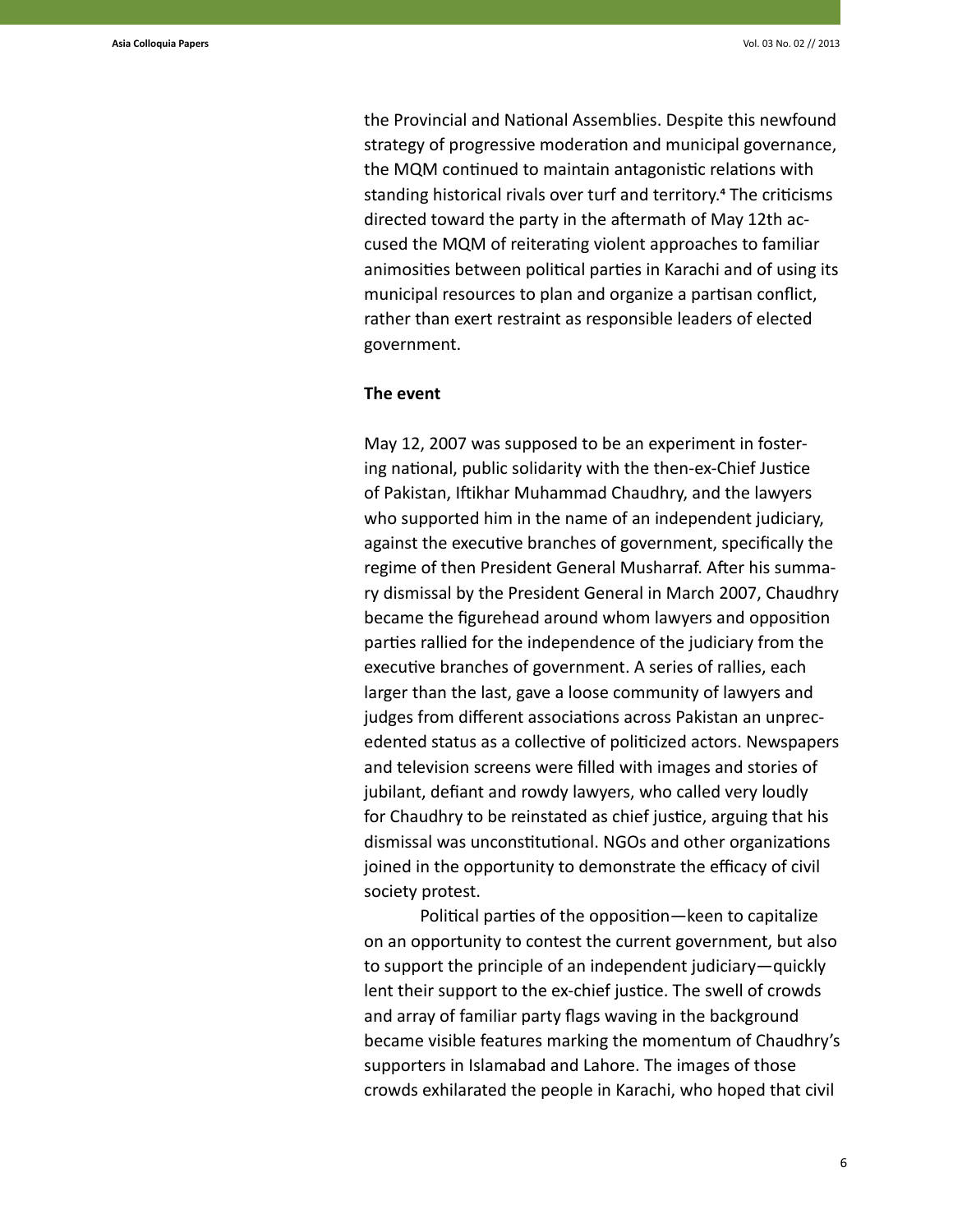society and a rebellious judiciary would be able to bring transformative change to a military government.

On May 12, 2007 the ex-chief justice was invited to address the Sindh High Court in Karachi. He was never allowed to leave the Karachi airport, however, and returned instead to the capital, Islamabad, several hours later. That day, blockades were set up at the airport and along Karachi's main arteries, gunfire was exchanged between members of political parties, and vehicles were torched as security forces looked on without interfering. Upwards of forty casualties were officially reported at the city morgues and ongoing rumours and reports were full of news of scuffles, injuries and deaths over the following week. Many residents did not venture out of their homes until several days afterwards. Ultimately, the events of May 12th brought about urban violence on a city-wide scale for the first time in twelve years, dredging up memories of past political violence in the process. Although indignation in the aftermath was directed at politically orchestrated violence in general, the majority of residents' angry words were directed towards a single party: the MQM.

The MQM was not only the current leader of Karachi's municipal city government, but also one of the very few parties allied with Pakistan's ruling coalition, Musharraf's party (prior to 2010, the Pakistan Muslim League–Quaid). Although the party was widely believed to have transitioned into a moderate and progressive party at that time, the MQM was also primarily associated with an era of volatility and armed street violence in the 1980s and 1990s. The MQM gave the federal government a potentially threatening ally in Karachi, in whose presence it would be less easy to scathingly criticize Musharraf's administration.<sup>5</sup> Through this role as well as through its historical precedents of grisly tactics of intimidation, the MQM was figured as the gatekeeper of the city.

Party representatives planned and held an MQM rally on May 12th, set up blockades inhibiting access to and from event venues, and draped banners painted in party colours over pedestrian bridges and billboards on the former chief justice's procession route. Despite this ominous suggestion of competition in terms of territoriality and media attention, no one had anticipated that on May 12th, armed MQM party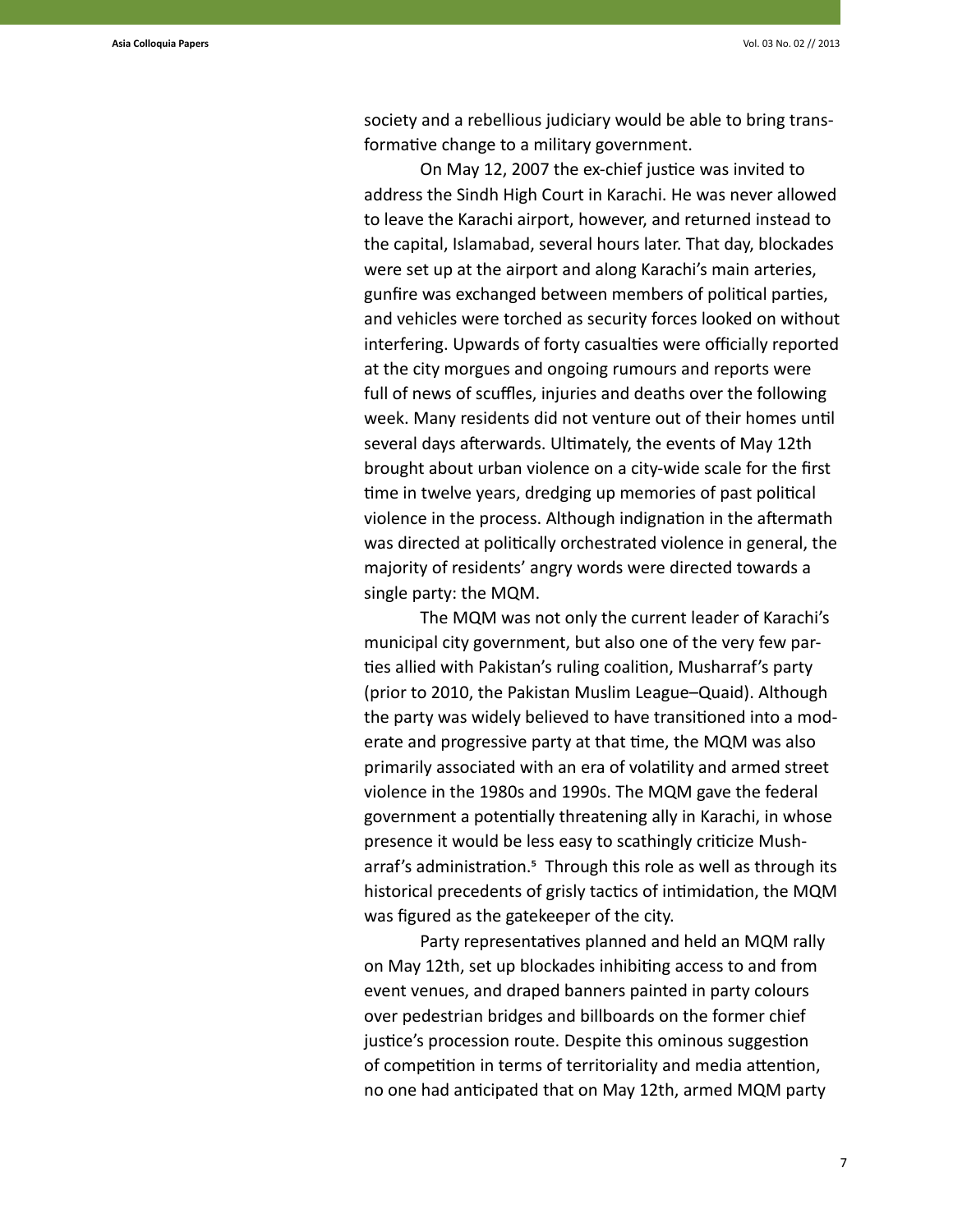workers would be stationed on these same overpasses and pedestrian bridges, ready to fire into the processions below, or to return fire. The chief justice's procession through the main boulevard that connected the airport to the Sindh High Court was a highly contingent attempt at peaceful demonstration, consisting of supporting parties, civil society organizations and groups of lawyers. The symbolic threats made by the MQM in the days preceding the planned rally were played out through the presence of armed gunmen in the spaces overlooking the procession route, amongst demonstrators affiliated with various parties and in neighbourhoods on the routes leading to the concurrent MQM rally.

The first provocations were the cars and motorcycles waving MQM flags in the airport parking lot. Unidentified, but presumed-to-be MQM gunmen opened fire on a group of largely Pashtun lawyers as well as the Pashtun political party, the Awami National Party (ANP), in a nearby neighbourhood. The ANP was allied with Chief Justice Chaudhry and with their long-standing opponents, the MQM, on this occasion. Television reports of this event seemed to instigate immediate outbreaks of street violence and shootouts in different parts of the city, notably along the chief justice's planned, and now blockaded, procession route; in areas considered symbolic MQM strongholds, especially intersections near the proposed MQM rally; and in neighbourhoods where ANP turf bordered MQM turf.

Two major turning points in live media coverage intensified the explicit critiques articulated by news commentators, and thus mediated the sense of indignation as a shared experience. The first coincided with the moment that gunmen of all affiliations, who had originally been shooting at each other from rooftops, began bombarding the Aaj TV studios as cameramen and journalists reported from the balcony. The continued images of a crouching journalist, filmed by a crouching cameraman, as he angrily described the circumstances of being compelled to take cover, became iconic. The channel's coverage of these events made the various hosts outspoken, critical and unguarded. The second major turning point was the candid commentary of news commentator, Dr. Shahid Masood, who on the evening of May 12th explicitly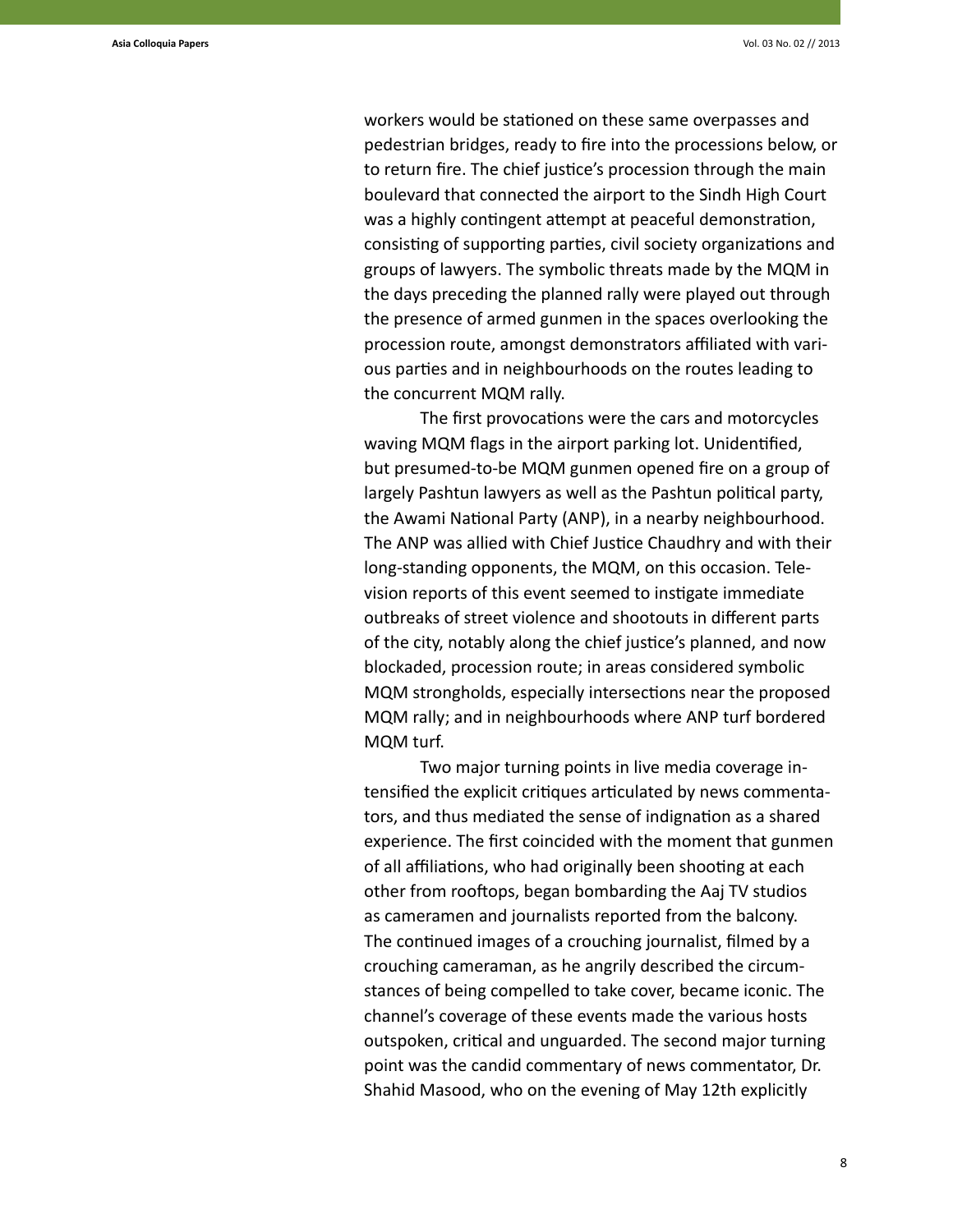and calmly, in impeccably articulate Urdu, stated baldly that violence was not an acceptable political strategy. There was no fear in his language, only the righteous moral high ground of a reprimand: violence would no longer be tolerated.

I do not describe the events of May 12th in order to excavate violence as an object of analysis. Instead, I use the conjuncture it presents in order to mark a public, temporarily constituted and articulated in relation to it. This methodology builds upon efforts that use spectacular crises as starting points for investigating what they exclude, occlude and produce (e.g. Krupa 2009: 21; Daniel 1996; Tambiah 1996). In the aftermath of May 12th in Karachi, the denunciations of non-participants distinguished involvement in urban unrest from their domestic confinement. The indignation of residents in this framework thus presents a mode of sociality, enacted and staged by claiming domestic confinement as both a shared experience and an explicitly moral position.

I want to take this issue in a number of different directions. First, I'd like to emphasize that this argument is, in many ways, a response to Pakistani scholars who consider the vague category of the masses to be depoliticized, terrorized or fearful. Some of my previous work has tried to articulate the complex and ambivalent tactics of avoiding involvement in political violence that also operates as subjection; where retreating from urban public space to evade vulnerability also makes room for or cedes that space to the same conflict that many Karachi residents are trying to somehow get away from (cf. Ahmad 2011). Although several authors have written about a discourse of fear, I found that fear (*khauf*, *darr*) was almost entirely absent from the narratives I heard. Instead, I heard indirect modes of attributing actions to party workers alongside a discourse that emphasized a tactical navigation of a fraught social field. Second, I'd like to emphasize that the denunciations were iterated in an explicitly moral register that overlapped with the social distinction of middle-class respectability. Any involvement in politics was filthy and implicitly lower-class, while the scolding exhortations to decency, humane compassion (*insaaniyat*) and sustaining civil relationships claimed a moral righteousness that I had learned to recognize as a sign of cultivated, articulate, well-mannered middle-class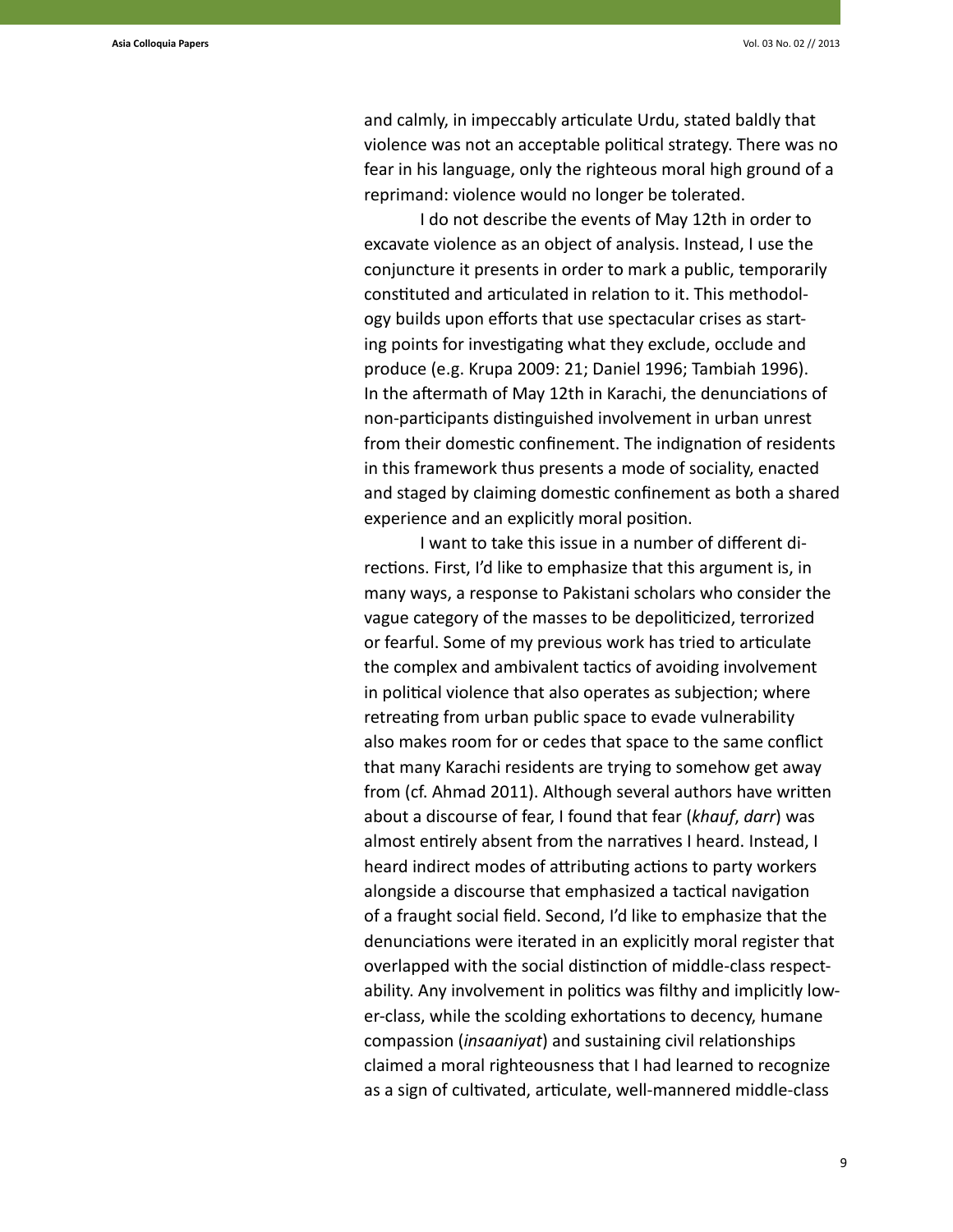aspirations. Here, respectability became a moral orientation that was invoked and addressed through what Michael Warner has referred to as the "social space created by the reflexive circulation of discourse" (2002: 90-92). Although I had heard the conjuring of an 'us' and a 'we' through appeals to being 'ordinary people' on several occasions, in the aftermath of May 12th this claim seemed to accelerate, to pick up speed and to begin to suggest that it was grounded in shared experiences that could be publicly staged.

In addition, it is important to note that this sociality was tentative and emergent. It was by no means fully formed or explicitly articulated. It was a powerful, if fleeting, suggestion. This is why I limit my discussion to the word 'sociality' rather than committing to any one of the plethora of stronger terms to describe solidarities, movements or constituencies. Ultimately, this faltering foray into public discourse receded, perhaps into more occasional references and everyday comments, possibly due in part to the government-imposed censorship that had by June 2007 outlawed live television, images of politically sensitive violence and supposedly exaggerated criticism of the government in the media. Nonetheless, I suspect that the aftermath of May 12th generated a memory of how those people who stayed at home and waited for the worst to be over could imagine each other as a moral community, connected by their disapproval of political violence, their active tactics of avoiding it, as well as their shared subjection to it.

# **Domestic confinement**

Although dozens died on May 12th and thousands participated in rallies and events, millions of residents had stayed in their homes until the worst was over before tentatively venturing out to resume everyday errands and routines. In 2007, Karachi's population was estimated to reach up to nineteen million inhabitants. If urban unrest is one social fact of May 12th, then the overwhelming absence in the city streets of the vast majority of residents is another.

Staying indoors during periods of possible urban unrest was a common experience for many Karachi residents. Most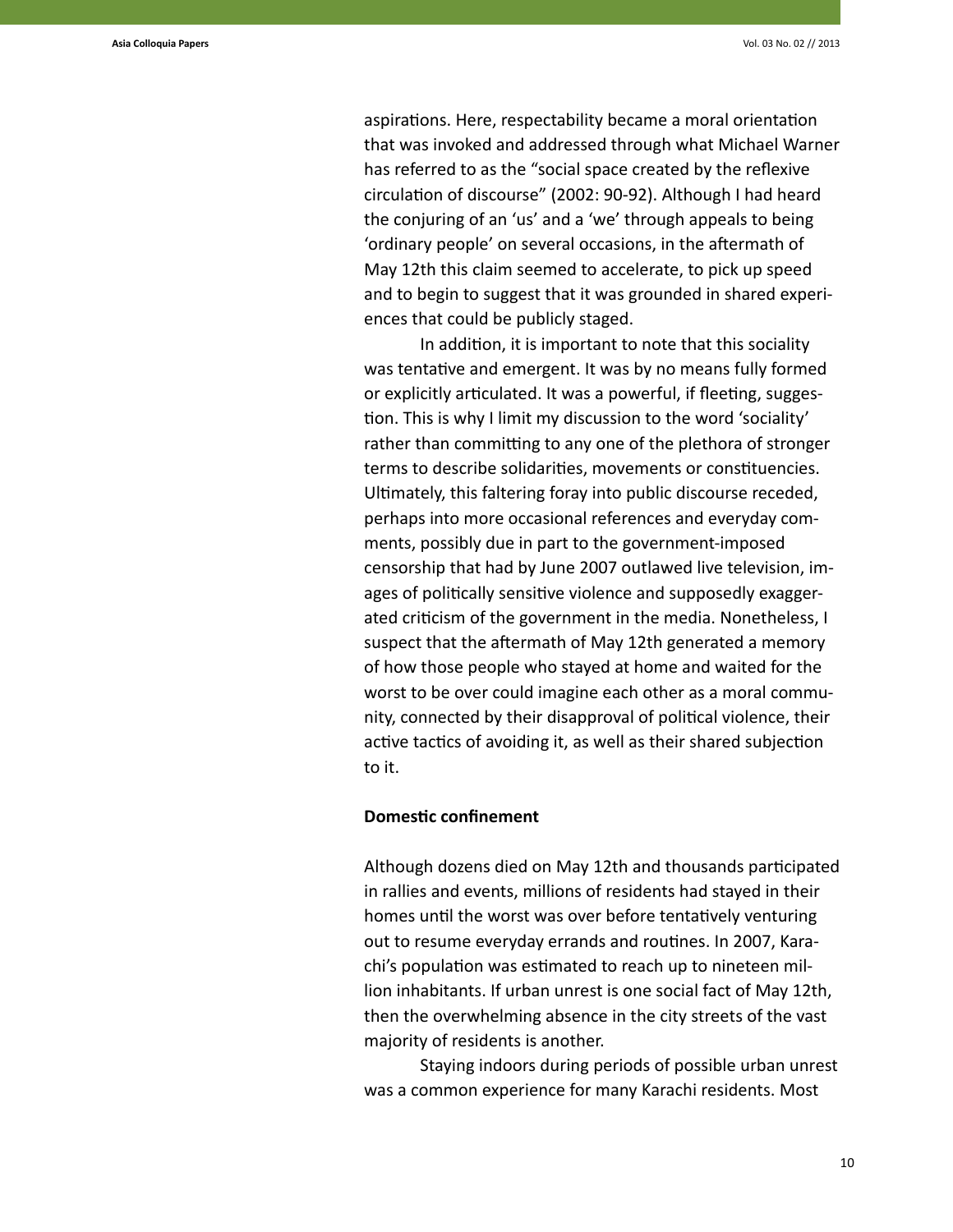frequently, this was induced by strikes called by political parties or last-minute 'holidays' announced by the government in anticipation of possible disturbances in the city. The strikes had variable effects, depending on how seriously residents and business people in a particular neighbourhoods judged the veiled threats of a party trying to enforce the closure of shops and the prevention of traffic circulation. In party strongholds, strikes would be observed for a few hours, whereas in more affluent areas, disregarding city politics was embedded in elite prestige. In general, life returned to normal by the afternoons once the symbolic point of the strike had been made and shopkeepers opened to compensate for the morning's losses. Official 'holidays' were declared to minimize the presence of schoolchildren on the roads, to provide justification for employees not to go to work, and as a warning that the government would not be held responsible for people who opted to venture into public space despite the subtle injunction not to.

During my research in 2006 and 2007, friends and relatives repeatedly and forcefully insisted that I respect these official hints to stay out of public space, although I knew several colleagues who still went to work, attended classes, went shopping or attended their mosque, despite the warnings. Their movements, however, took particular circuits and distances into consideration, where mobility within a neighbourhood that seemed fairly quiet was easier to gauge. Their affiliations were also a consideration, where some judged that they could plausibly claim to support the striking party if asked. I was a single woman marked as a foreigner traveling with a driver, who regularly traveled long distances across several neighbourhoods and whose immediate circumstances would be difficult to anticipate. Like many others, I also lacked the cultural capital to talk myself out of any situation or to know from experience when exactly, for example, university campuses would go into lockdown and what its implications would be.

May 12, 2007 was a Saturday, a half-day of work for most people. Almost everyone I knew stayed at home, precipitated not only by the 'holiday' announced by the government the previous evening just before midnight, but also by the several days building up to it. The news reported that political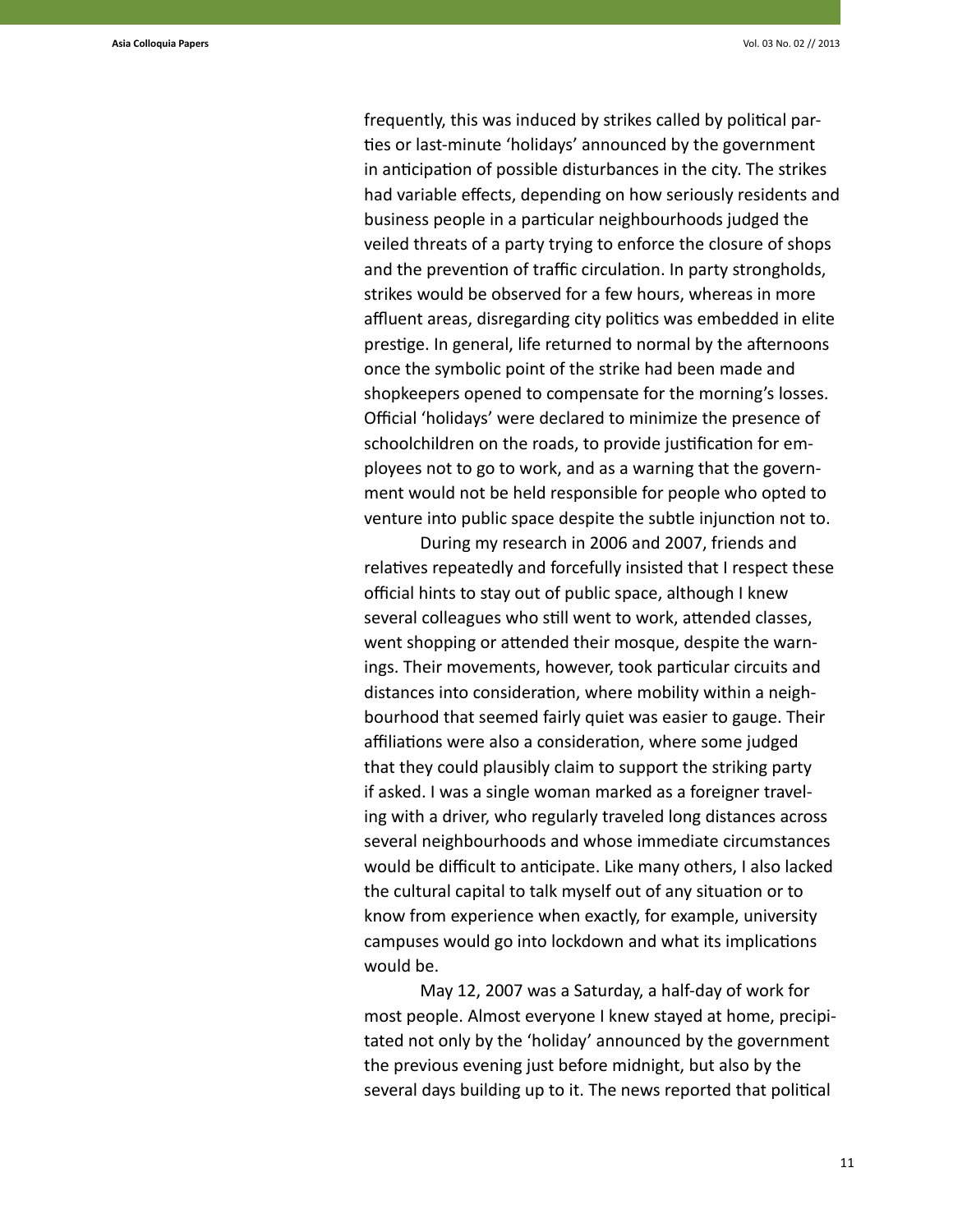rallies had been called by opposing factions on the very same day. The planned procession route of one group had been populated with banners of the opposing faction. In addition, the opponents had expended massive efforts to block off exit routes from the same procession route by installing metal containers at major crossroads. These were very threatening acts that foreshadowed a highly charged showdown.

All evening and for the next few days, my relatives and I stayed glued to the independent television news channels,<sup>6</sup> which featured live footage, looped images, correspondent reports, analysis and ample call-in responses from viewers. This heavily mediated experience was complemented by a steady stream of text messages: "Are you watching Geo?", "Switch to Aaj", "My mother won't let me step outside", "3 dead at Patel Para", "All of this was planned by MQM". Disbelieving phone conversations took place with relatives and friends in different parts of the city—"How is it where you are?", "Did you see what is happening at the airport?"—and with the two cousins who had gone to work that morning—"Please come home now", "Why did you go?", "You see, no one else was that stupid". Looking out the windows revealed a deserted neighbourhood. Even though our street was in an affluent neighbourhood well away from the main roads, I did not see any of the usual cars, pedestrians, vendors or groups of children playing makeshift cricket. Members of the extended family from downstairs would intermittently come over to watch television with us and narrate the rumours and happenings they had heard about from the people they had texted or spoken with.

Some stayed home all day, whereas others quickly retreated after encountering blockades or hearing reports and rumours while on early morning errands. In the days following the event, I heard stories about a friend who had taken his father-in-law to the airport on his motorcycle, but had found the route home blocked on the way home and found himself trapped for several hours. I also heard stories about relatives of acquaintances who had tried and failed to convince security forces to let them through. The decision to stay at home or not was often influenced by upset relatives, and to leave one's house could mean tense negotiations with the disciplinary strategies of alternately authoritative and tearfully pleading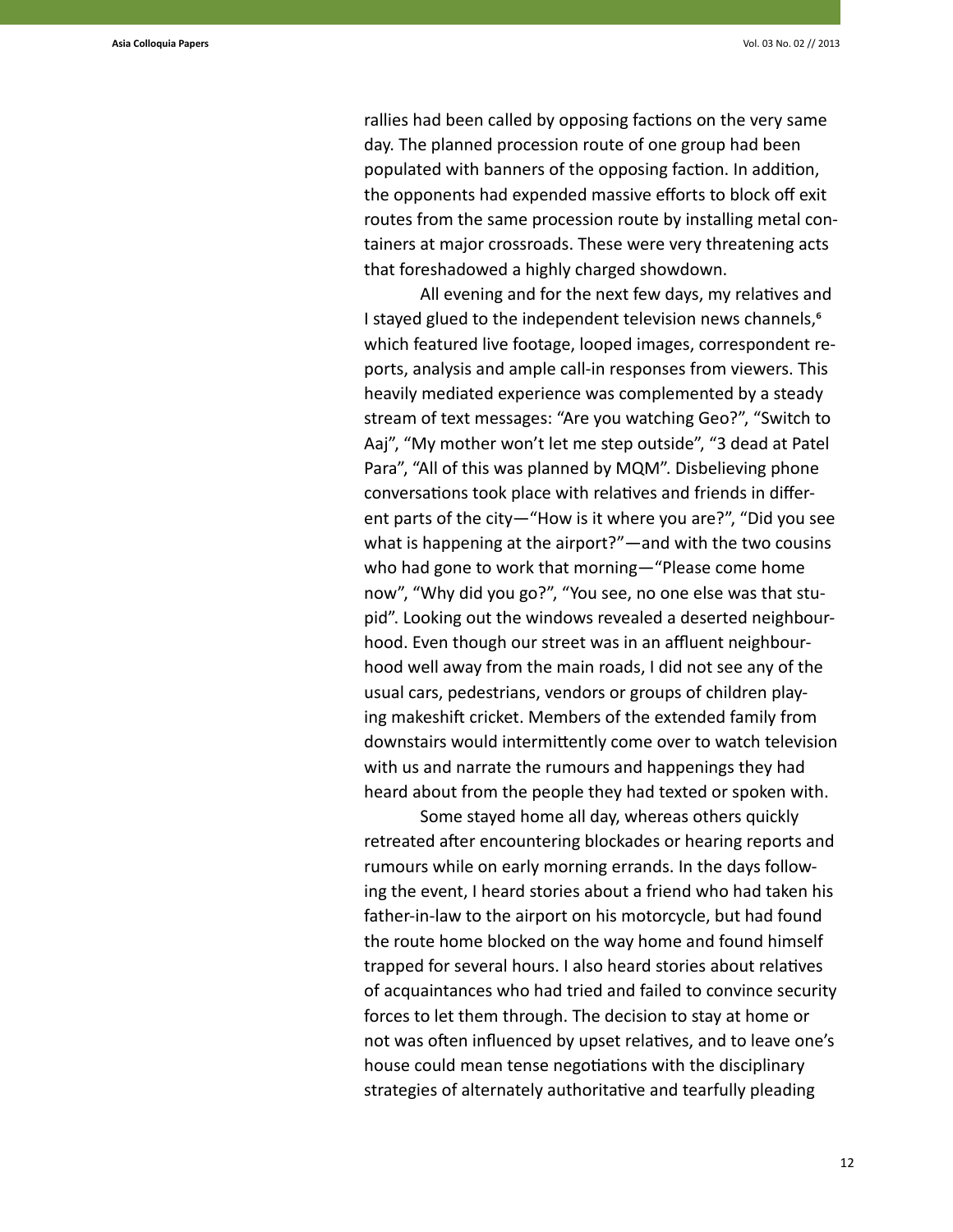household members. Because I lived with relatives throughout my research, I was subjected to the ruthless intimacy of domestic surveillance on a scale that, I eventually learned, was comparable with other Karachi residents, whose relatives and friends occasionally forbade them to step outdoors. In this case, I understand my own domestic confinement on May 12th, and the situated perspective thereof, as a form of participant observation. In doing so, I draw on the commentary of Jessica Winegar (2012) on domestic experiences of revolution during the Arab Spring in Egypt, where she focuses specifically on her own participant observation of domestic confinement to suggest that "fieldwork on major political change can and should take place in the home" (2012: 68). Like Winegar, I contend that domestic experiences are critical, not only in their potential to support or impede the publicly staged claims of dramatic events, but that excluding what she terms "the hidden majority" of those men and women who could not, or did not, go to Tahrir Square conflates the iconic occupation of public space with spatial assertions about "the true locus of transformative politics" (2012: 68, 69, 70). As such, considering experiences of domestic confinement during the events and aftermath of May 12th in Karachi is important not only for the purposes of documenting diverse experiences of political conflict, but also because it marked what I argue was an emergent occasion where precisely that quality of domesticity was itself staged as a political claim.

In addition, it is significant that the very regularity of the practice of retreating indoors, of relying on heavily mediated accounts of public space through television and communicating with relatives, friends and neighbours, enfolds the violence of exceptional events into everyday family relations. This observation draws on the work of Veena Das and Naveeda Khan, who emphasize that the 'ordinary' is where critical events are lived through the fabric of everyday experiences, which are shaped by the broader contexts that configure their potentialities (Das 1995, 2007, 2008; Naveeda Khan 2006, 2010). By this, they mean that anticipating domestic confinement as a result of publicly staged political claims, deciding when or whether to tentatively re-emerge to resume more conventional routines, and negotiating with pleading rela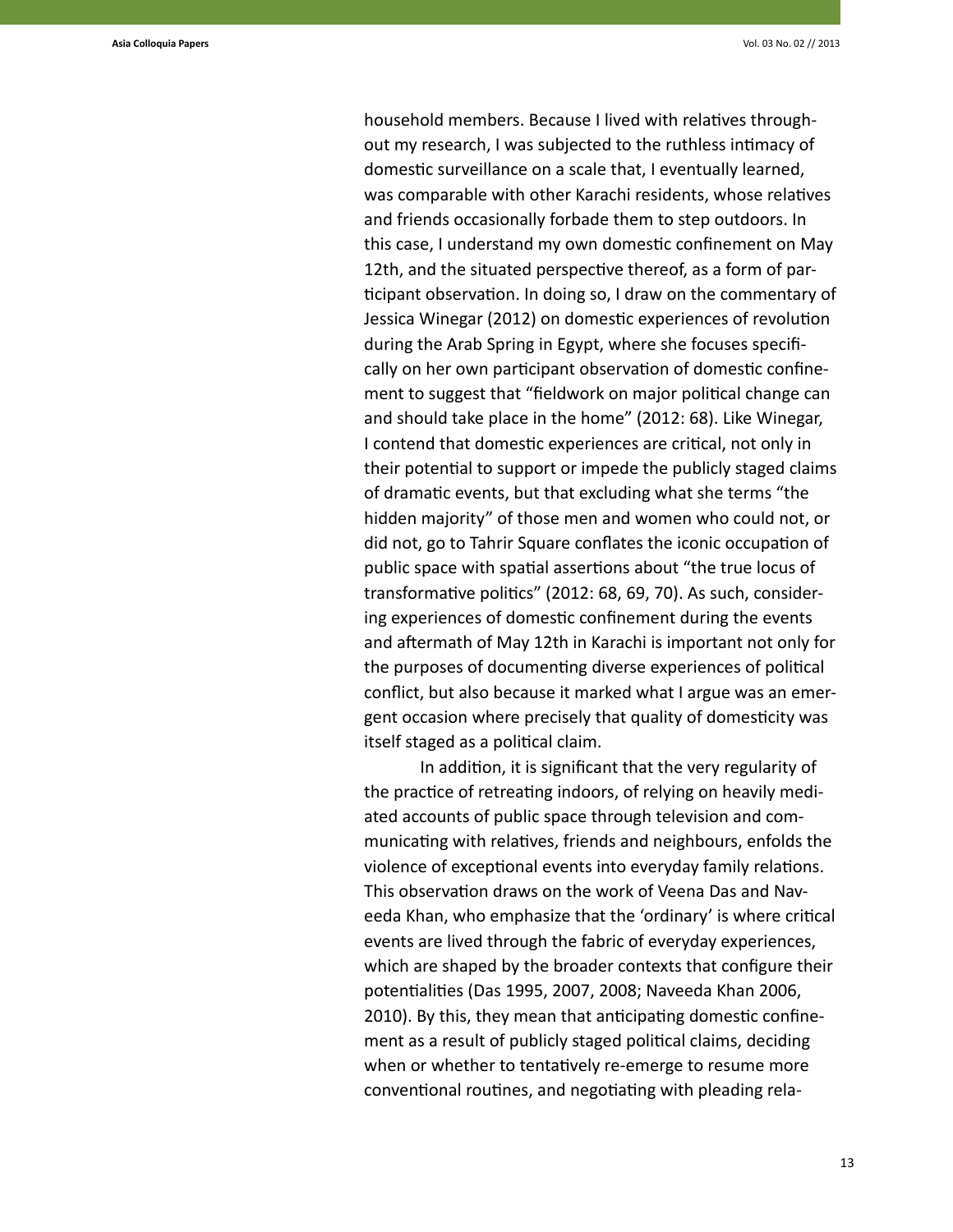tives, all shaped the quality of staying at home, waiting for the worst to be over. The centrality of television, texting and telephone conversations mediated the experience of cautious, self-imposed restrictions on mobility. More than a source of information, then, live television viewership marked the spectator as not being in public space. Thus, the particular sociality constituted by watching news television mediated a surrogate perspective, where the domesticity of viewing emphasized a boundary between those who felt entitled to use public space outside their homes, on the main roads, and those who watched footage of that space from the safety of being inside. As events unfolded, the television journalists, reporters and anchors reinforced that distinction by vocally contrasting themselves and all other decent people who had retreated from public space from those who had occupied it and perpetuated violent conflict.

#### **Sociality of indignation**

The outrage expressed by residents who had stayed in their homes, journalists and victims caught in the crossfire of political violence, fashioned a sociality articulated on the moral ground of non-participation and domestic confinement. The notion of this indignation as something shared, recognized, circulated and communicable drew attention to the formation of a fragile and tentative public constituted through a circulating indignation, through its expression, recognition and reiteration. As such, May 12th marked a significant, if short-lived, turning point that allowed angry words to be explicit rather than hidden in oblique references and abstract formulations. The direct quality of critique, as well as its specific directedness towards an unruly MQM, sanctioned by the Musharraf government, indexed reflexivity for Karachi residents who were otherwise much more cautious.

Live television broadcasts asked where the thousands of security forces, who had allegedly been deployed in Karachi for this day, were. My aunt was furious that the chief justice had supposedly refused the offer of helicopter transport to the Sindh High Court, where he was supposed to deliver an address. "Now so many people will die", she said, "he should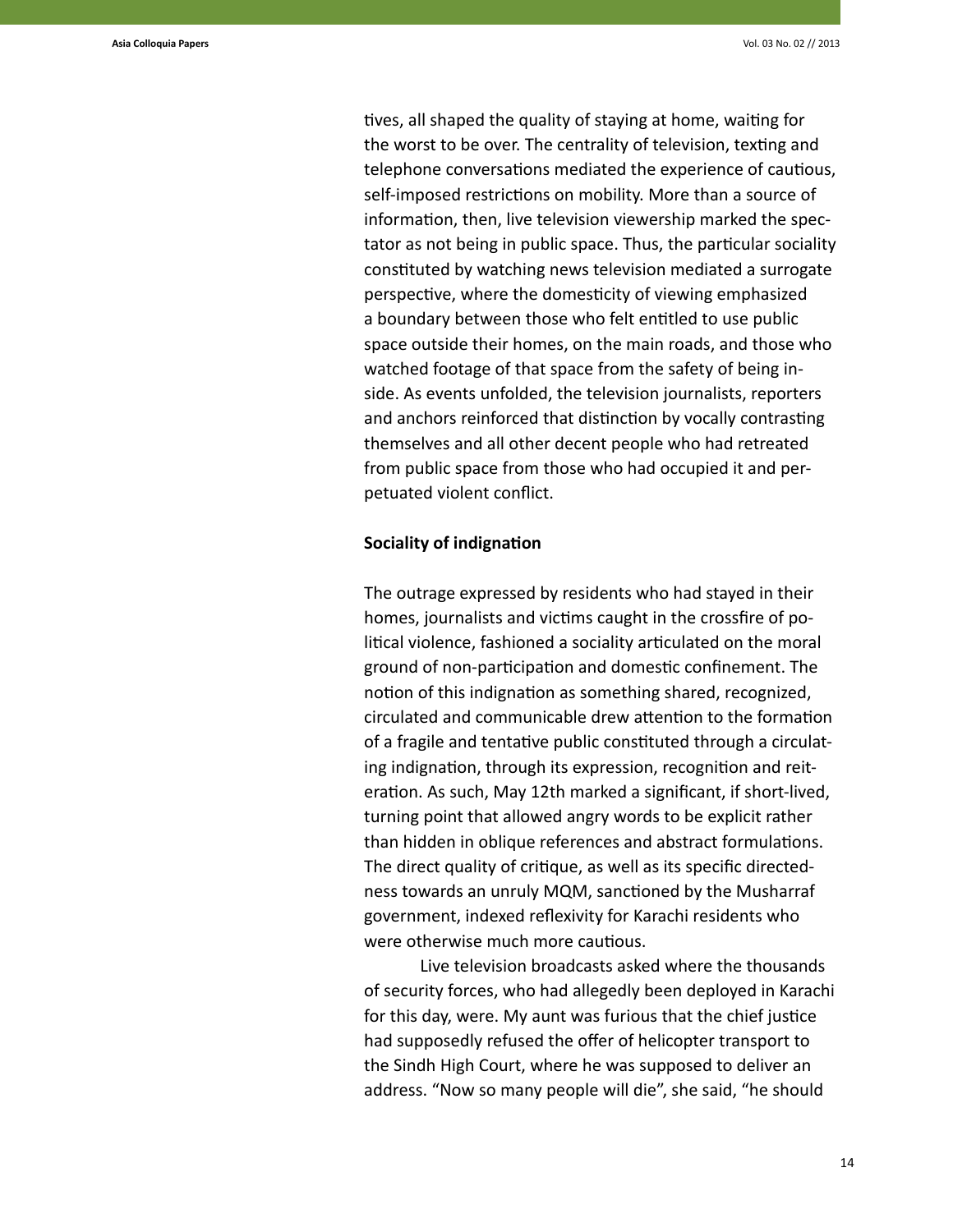have returned to Islamabad as soon as he realized what was happening". My uncle paced through the house, saying that the MQM people were keeping the chief justice from leaving the airport. Later, photographs of flag-bearing groups of men on motorcycles in front of the airport, and magazine articles about shootouts on the airport grounds made this assertion difficult to refute. Scathing television commercials blended tracks of the national anthem with a hopeful patriotic poem wishing Pakistan progress and prosperity, laid over looped footage of politicians, people bearing different party flags running away or beating others, bleeding civilians and burning vehicles. Karachi University student Farid Bhai texted me to ask who I thought was responsible for all this. He did not agree with my feeble post-structuralist notion of a polysemic, conjunctural causality, asserting instead: "All of this is planned by MQM."

Most significant was that although their reactions were shaped by media images and media discourses, combined with the self-imposed if cautious restriction of being domestically confined, these words anticipated MQM tactics that live television only suggested. Their targeted denunciations and vocal disgust were apparent hours before the journalists were shot at, hours before the MQM rally was televised and hours before Dr. Masood bluntly stated his opinion on-screen. They drew on memories of violent tactics from the 1990s, and in the weeks following May 12th several people commented: "Yes, but it was nothing compared to 1992." The audience combined the news provided by journalists with their own understandings and interpretations of contexts. My cousin returned from his brief morning stint at work to report that several dozen of his coworkers had camped out at the office because they didn't think they could get home safely. Many of them lived in or nearby one of the many areas where there had been shootouts, or where all roads crossed the blockaded procession route of the chief justice. Farid Bhai maintained that only the MQM, with its access to municipal resources and long history of organized street violence, could have mobilized the resources to arrange blockades on such short notice. My uncle, who had been a journalist for the Urdu press since the 1970s, made shrewd observations based on what seemed to me to be snip-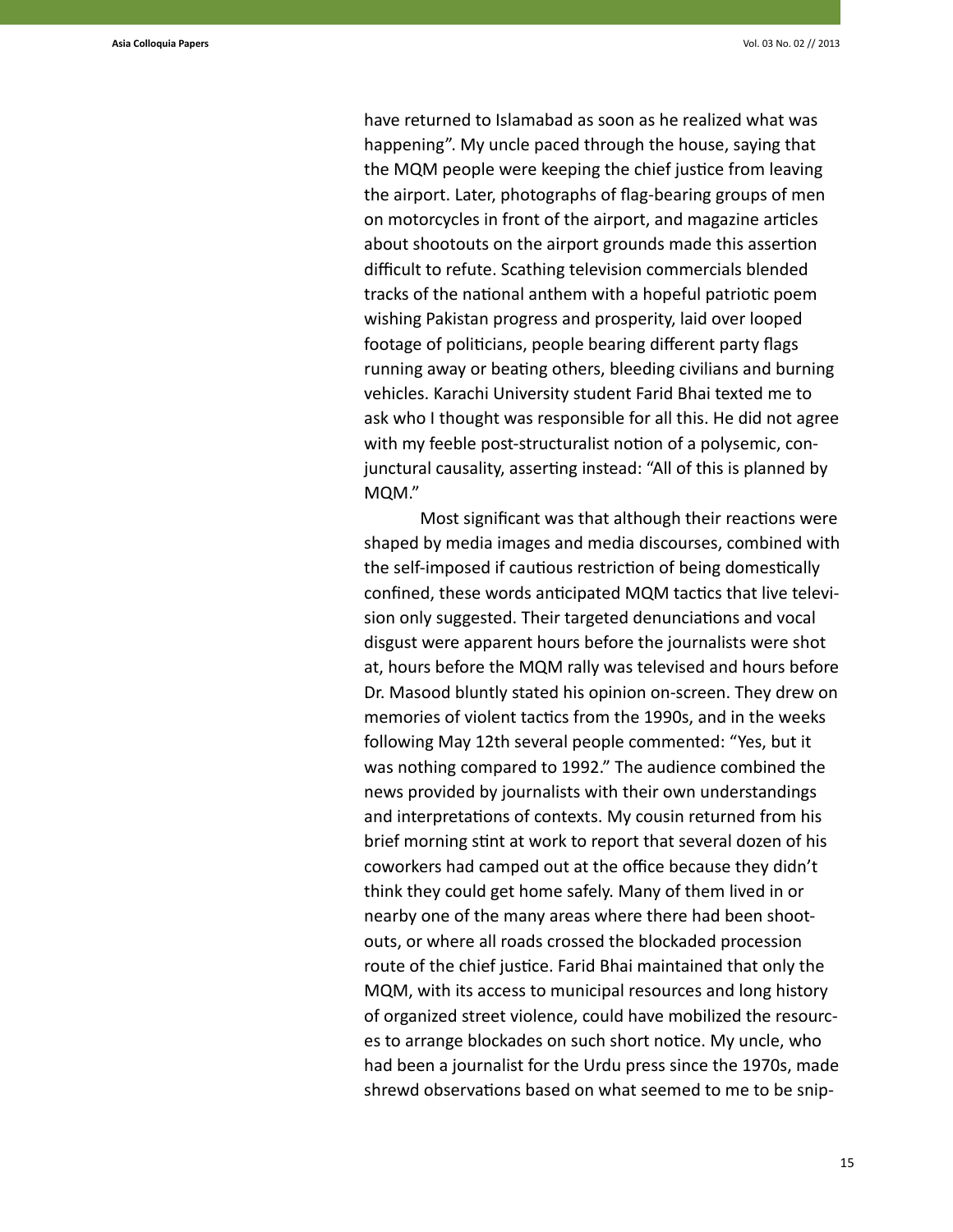pets of information. I eventually realized that this audience had lived through long periods of state censorship and were thus accustomed to reading between the lines.

Over the following week, I heard dozens of accounts from a wide range of Karachi residents. For acquaintances, informants and television personalities, the orchestration by the MQM was obvious. Party activists were accused of setting up the blockades of cars, trucks, buses and metal containers along major traffic arteries and around the Sindh High Court building in the evening before May 12th. They were also perceived as having instigated violence through a series of provocations, which included opening fire on processions of the supporters of the ex-chief justice, both by targeting particular party delegations and posting gunmen on pedestrian bridges. People shared the stories about threats, blockades and rumours that they had heard through neighbours, relatives and co-workers. A common thread maintained that the MQM had been responsible for the violence and deaths through their prompting and, thus, instigation of the conflict.

In the eleven months that I had already spent in Karachi, people had been much more wary; although they had been critical of the MQM in the safe spaces of homes, offices, through whispers and vague allusions, this bravery had been accompanied by furtive glances over shoulders and through windows, or comfortable conversations abruptly stopped when someone of unknown political affiliation came into a room. Now they shared stories that were never on television. Cars on Shahrah-e-Faisal had been flagged down and asked their political affiliation; if their answer was 'wrong', they were shot at point-blank range. Privately owned vehicles had been used for the blockades at the Sindh High Court. The political animosity was being allowed to slide into an ethnic register that pitted *muhajirs* against Pathans, who were associated with particular political parties, as well as with the bus drivers' union. MQM gunmen on pedestrian bridges had fired into procession crowds. Opposition-party gunmen had returned fire with semi-automatic weaponry. Party workers apprehended by rivals had been tortured. A man had been told that it was better to remove his trousers and shirt and go home in his underwear than risk being taken for a *muhajir*. This implied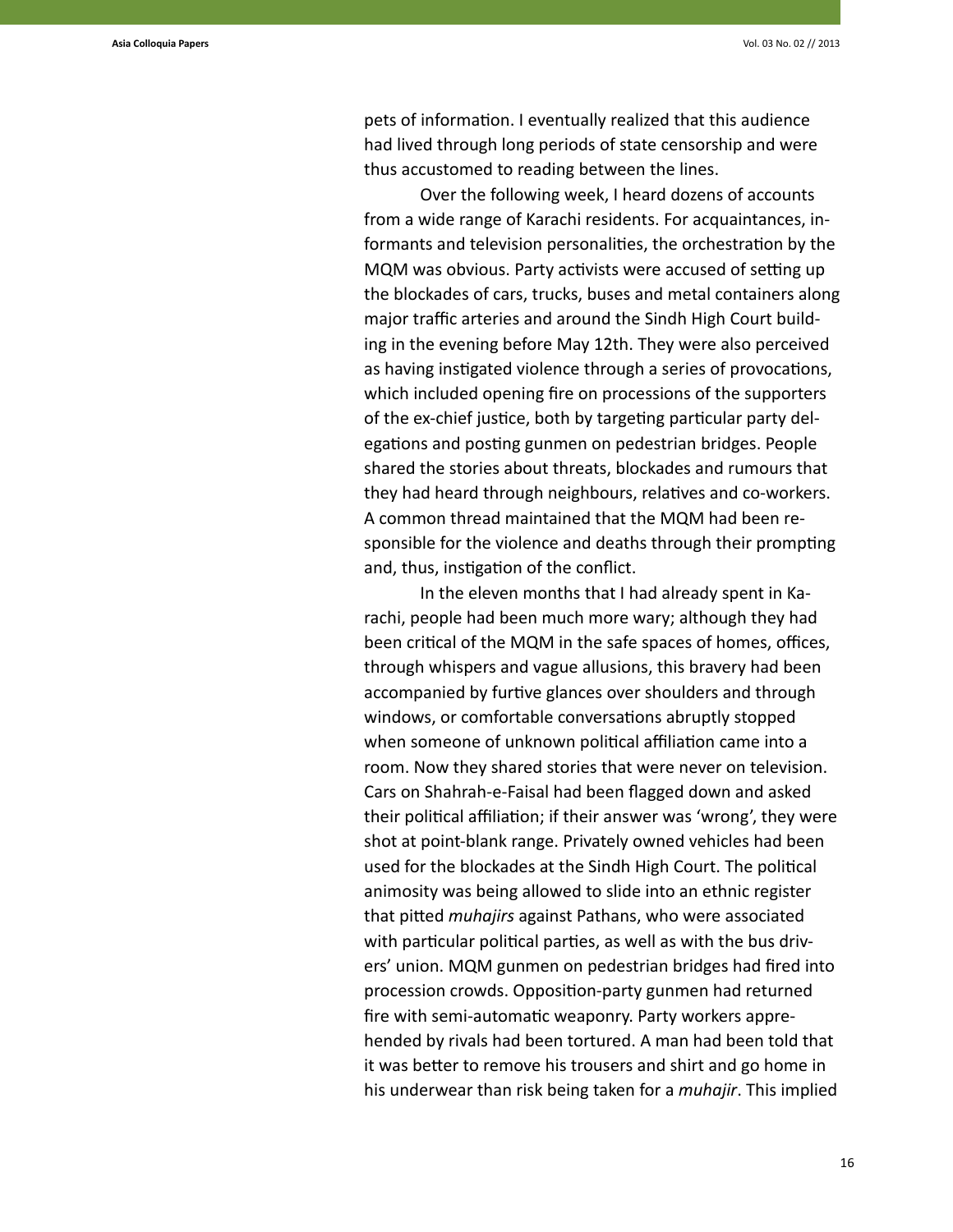that everyone else wore *shalwar kameez*, the loose traditional men's garment associated with piety and labourers.

Farid Bhai, himself an Urdu-speaker who occasionally attended MQM rallies for fun rather than out of sympathy, explained why the events of May 12th had come as such a shock. "People thought that the MQM had changed," Farid Bhai said, echoing the commentary on television talk shows. For the past four years, he said, they had stopped taking *bhattā* (protection money), or at least they were demanding it with far less frequency than before. "I thought they changed," he reiterated, "once they entered the city government". "But I was wrong," Farid Bhai said listlessly, "they organized everything". The story he told repeated the disillusionment of many Karachi residents who, prior to May 12th, had thought that armed conflict over political territory was a thing of the past. Farid Bhai was disappointed and, like many others I had spoken to, frustrated.

Other Karachi residents described the operation of an economy of intimidation. Reiterating an assertion common in interviews conducted after May 12th, a Punjabi resident aged in his 60s and from a middle-class neighbourhood seen as an MQM stronghold said that the party had been wrong to hold a rally on the same day as the chief justice. He explained that the MQM got votes on the basis of *dahshat* (terror) and *khauf*  (fear). He did not describe this fear as paralyzing, but rather as something requiring particular tactics of navigation. He described how on that day, the bazaar on the main road had been closed, but the small shops in their neighbourhood, deep inside the maze of alleys, had eventually opened up. Then, he said, "*laṛke motorcycles pe ā gaye the*" (the boys on motorcycles came) and told them to close the shops again. This happened three times—the shops would tentatively re-open and the boys would tell them to close. He explained to me that this was the type of hold that the MQM had in the neighbourhood—that they could threaten to shoot people and keep them scared and send boys on motorcycles to close the shops. People were afraid of them. However, I noted that they were clearly less wary about expressing this situation than they had been about naming the terror that moved them and identifying the party by its name as well as its actions. In previous conversations, this man had made only the vaguest allusions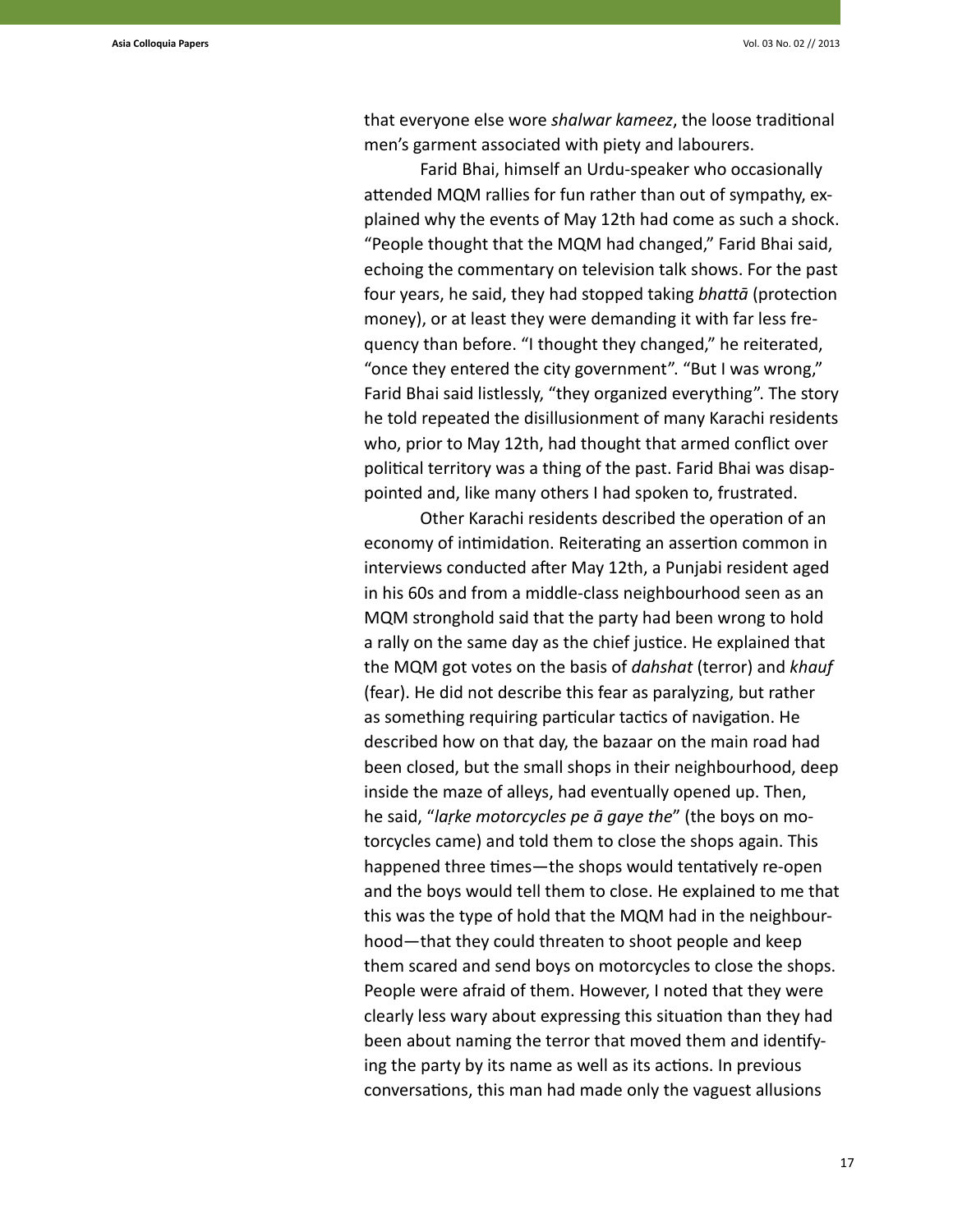to the party whose turf he lived on. By describing his subjection in terms of the neighbourhood, through the shops and the residents who lived among them, he identified domestic confinement as something that many residents in the vicinity had shared. This was a tentative, emergent and yet unprecedentedly articulate enunciation of an implicit sociality—it began to imagine a 'we' and it named an agent enforcing the common experience of choosing to, but at the same time being compelled to stay inside. In sharing these details, openly and directly, sitting beside two open windows of his small home, he was contributing to the circulation of a broader critical discourse of indignation.

## **Conclusion**

I have talked about this indignation as tentative, fleeting, emergent and, ultimately, the suggestion of a public constituted through the claim that domestic confinement was a shared experience, political violence was morally reprehensible and the MQM deserved to be denounced for its actions. This was an unusually explicit set of assertions among Karachi residents who were otherwise much more cautious and oblique in their criticisms. It located the possibility of a sociality in the distinction of morally decent persons who had been compelled to stay indoors and had not gotten involved in inter-party conflict. Rather than see only subjection and depoliticization in these practices, I would like to suggest that non-participation is a form of political engagement. That is, I would like to recuperate rather than dismiss this range of specifically located, if ultimately ineffective discourses of indignation. I would like to do this very briefly, in three ways.

First, scholars of the anthropology of democracy notably Julia Paley (2001)—have focused on the quality of *participation* as the object of ethnographic analysis. Non-participation and domestic confinement are frequently taken as evidence of a lack of politicization, but political participation, I'd like to emphasize, is a relation. It is more useful to try to look for modes of participation than to consider a discourse of not-being-involved as the absence of it. The tentative, fleeting socialities of the sort that I have described may be marginal-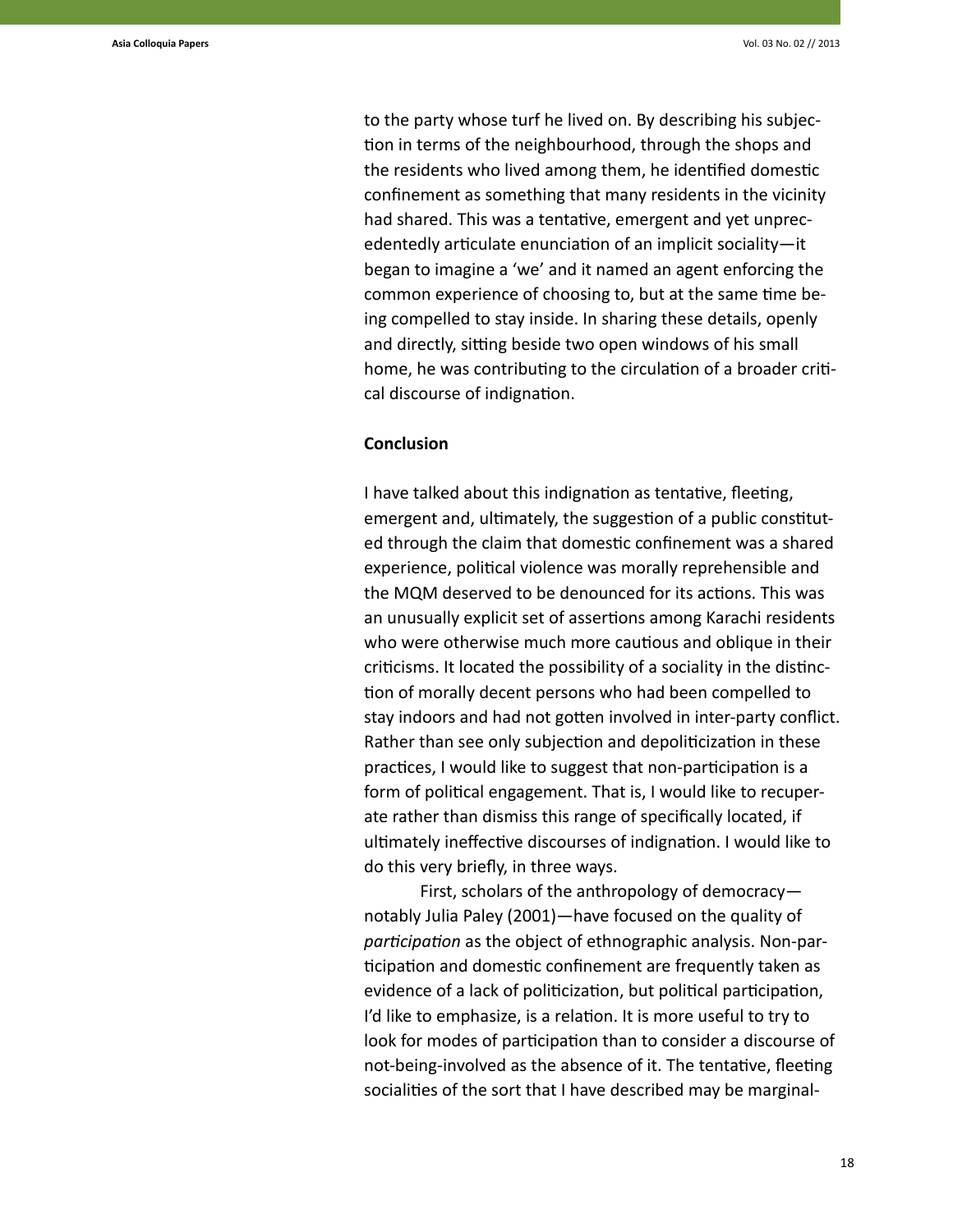ized in metanarratives of democratization, but it is precisely to a diversity of participatory modalities that we should look if we are ever to account for the millions who were compelled to wait until the worst was over before re-emerging into public space after May 12th.

Second, these denunciations, as well as their domestic confinement in moments of crisis, evoke Wendy Brown's formulation that draws on Nietzschean *ressentiment* as "the moralizing revenge of the powerless" (1995: 66), where injustice is articulated affectively through pain, injury, suffering and retribution:

> *Ressentiment* in this context is a triple achievement: it produces an affect (rage, righteousness) that overwhelms the hurt; it produces a culprit responsible for the hurt; and it produces a site of revenge to displace the hurt (a place to inflict hurt as the sufferer has been hurt). Together these operations both ameliorate (in Nietzsche's term, "anaesthetize") and externalize what is otherwise unendurable." (1995: 68)

Identities structured by such reactive pathos become "invested in their own subjection" and "feast on generalized political impotence" (Brown 1995: 70-71). Focusing on American identity politics, she asserts that investing in liberal state structures of rights and grievances does not, by itself, guard against depoliticization. Furthermore, Brown asserts that this formulation of justice reinscribes bourgeois ideals that emphasize educational and vocational opportunity, upward mobility and relative protection from arbitrary violence (1995: 59-60). The denunciations of political parties that circulated among Karachi residents, in their exhortations to 'ordinary decency,' seemed to appeal to precisely the elements that Brown describes as depoliticized. Whereas Brown critiques politicized identities for their reliance on the very universal normative bourgeois ethos they aim to unsettle, Karachi residents appear to reject the very processes of politicization through a moralized bourgeois ethos that distinguishes itself from a state apparatus that both reiterates and defies a project of democratic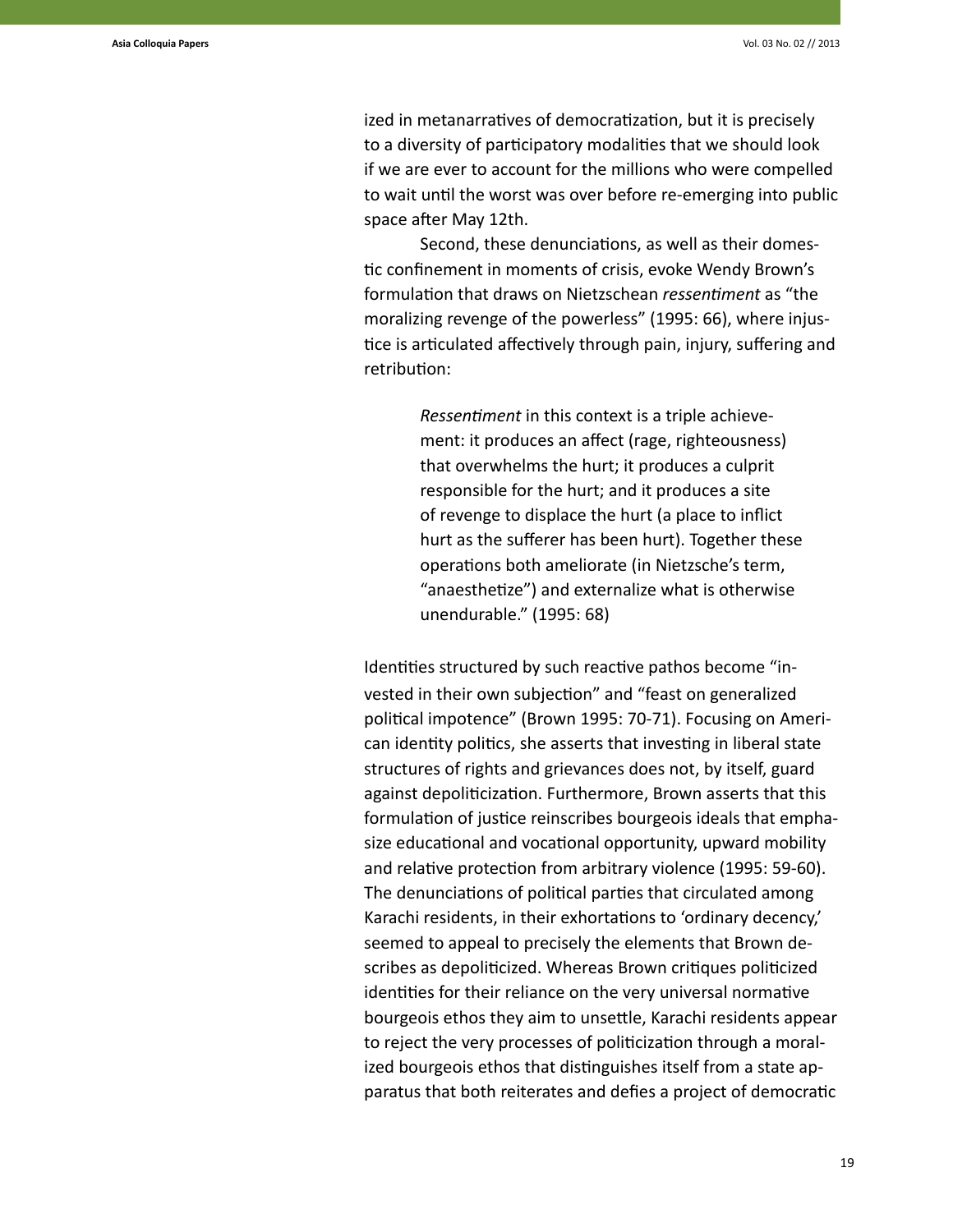representation. I refuse, however, to relegate these denunciations of political violence to the unpolitical. They are important, if limited, modes of critique relying on explicitly affective frameworks that both generate collective effervescence and underscore a fundamental subjection.

Finally, I want to end with a point that draws on the work of Paul Kelly, whose work also focuses on ambivalent discursive formations that are tentative and difficult to place between subjection and active uptake. "Perhaps," he says, "we can know discursive practices not only by the effect of their power, but also by the entailments as one seeks an effect. […] The point here is not another (r)evolutionary ripening but the creation of the opponent, the transformation of the obligatory into the contestable" (Kelly 1991: 24-5). This is exactly where I want to leave you, with the suggestion that a particular discursive moment in the aftermath of May 12th began to transform the idea of domestic confinement from something obligatory into something contestable. The particular condemnations of party politics in the aftermath of May 12th, not new, but suddenly audible and overt, fashioned a sociality that interpellated imagined others through their circulation. Discourses posited non-involvement in urban unrest through domestic confinement as a collective experience and indignation as a participatory modality. Outrage, however, did not develop into movements following liberal forms of collective territorial mobilization through processions and dissent in public space. The casualties and injuries of May 12th had resulted precisely from an attempt to engage such fantasies of peaceful civil society protest; instead, the indignation that followed was located precisely in domestic confinement, framed as moral terrain that opened up the suggestion that being compelled to stay inside during moments of crisis could, perhaps, become contestable.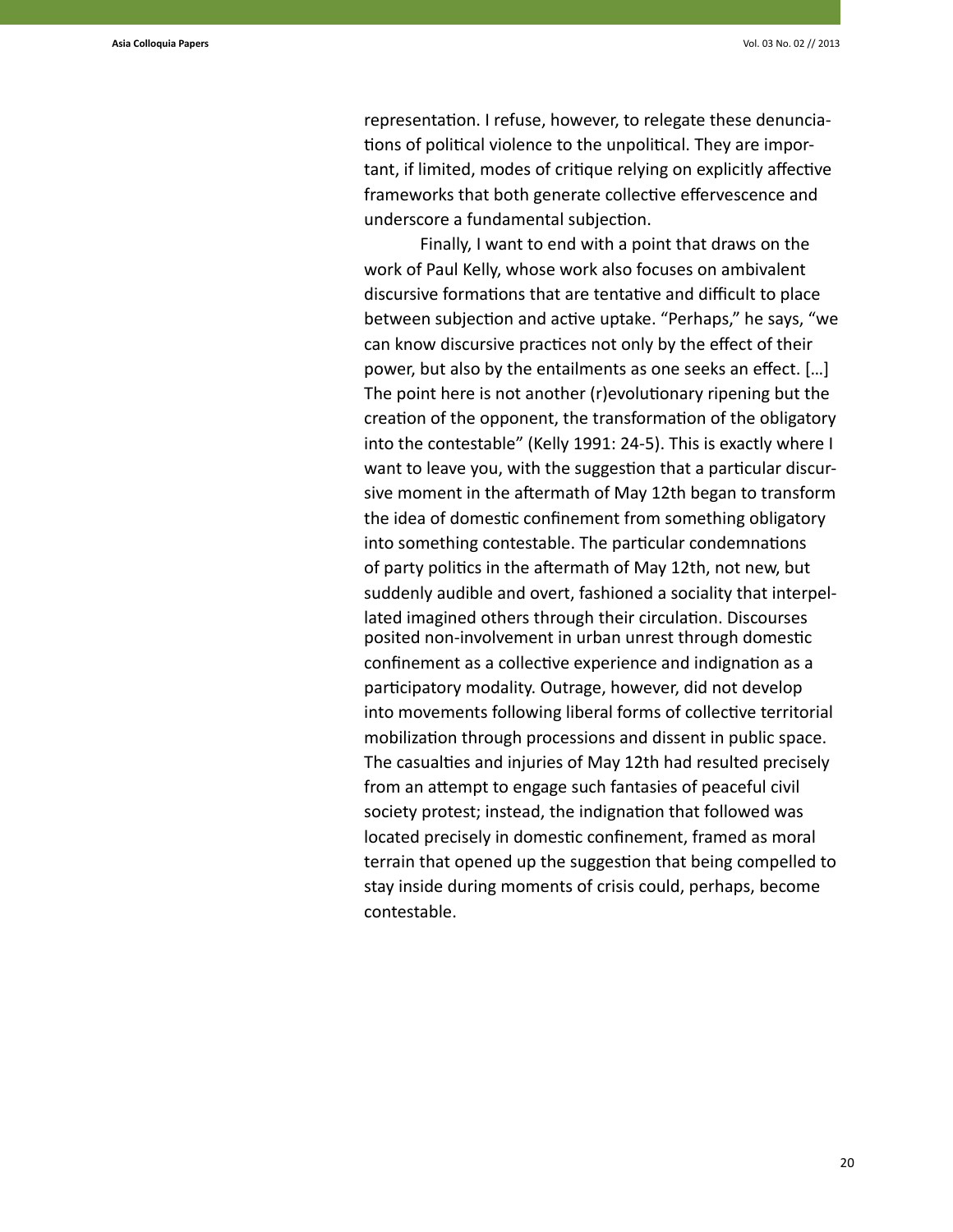#### **ENDNOTES**

1 For their feedback and support on earlier versions of this material, I would like to thank Noman Baig, Mun Young Cho, Zhanara Nauruzbayeva, Kevin O'Neill, Archana Sridhar as well as Shahzad Bashir, Liisa Malkki, Purnima Mankekar and Sylvia Yanagisako. This talk was reworked thanks to a postdoctoral fellowship at the Jackman Humanities Institute at the University of Toronto, with the generous comments of its fellows, as well as faculty members of the Department of Anthropology. For their invitation to present this work in progress and for their prescient critical comments, I would like to thank the York Centre for Asian Research Urban Asia Colloquium series, especially Shubhra Gururani, Roma Chatterji, Malcolm Blincow and Othon Alexandrakis. My appreciation goes to Susan Henders, Ted McAinsh and Alicia Filipowich for their editorial help.

2This failure is significant because it marked a new strategy to re-animate ethnic animosity that seemed to gain traction in the ensuing four years. This developed through the ongoing, if sporadic, occurrence of target killings—with victims ranging from Shia doctors to Pakhtun shopkeepers—that were eventually, but not initially, reported in the news media in terms of ethnic and sectarian conflict rather than as a takeover of resources (*qabza*) or a way to provoke retaliation. On the conceptual significance of *qabza* in Pakistan, see Ewing (2010); Hull (2010) and Naveeda Khan (2012).

<sup>3</sup> The research is based on thirteen months of ethnographic fieldwork in Karachi, Pakistan, between July 2006 and July 2007. For more on the MQM, see for example Ahmed (1998); Gayer (2007); Kennedy (1991); Nichola Khan (2010); Naqvi (2006); Shaheed (1990); Tambiah (1996); Verkaaik (1994, 2004). Print journalism between 1985 and 1996, notably in the Karachi-based weekly English-language news magazine, *Herald*, is especially informative and analytically rich. For an excellent account of the development and transformation of the MQM, including an overview of scholarship on the party, see Baig (2008).

4 Long-term rival political parties include the Jamaat-e-Islami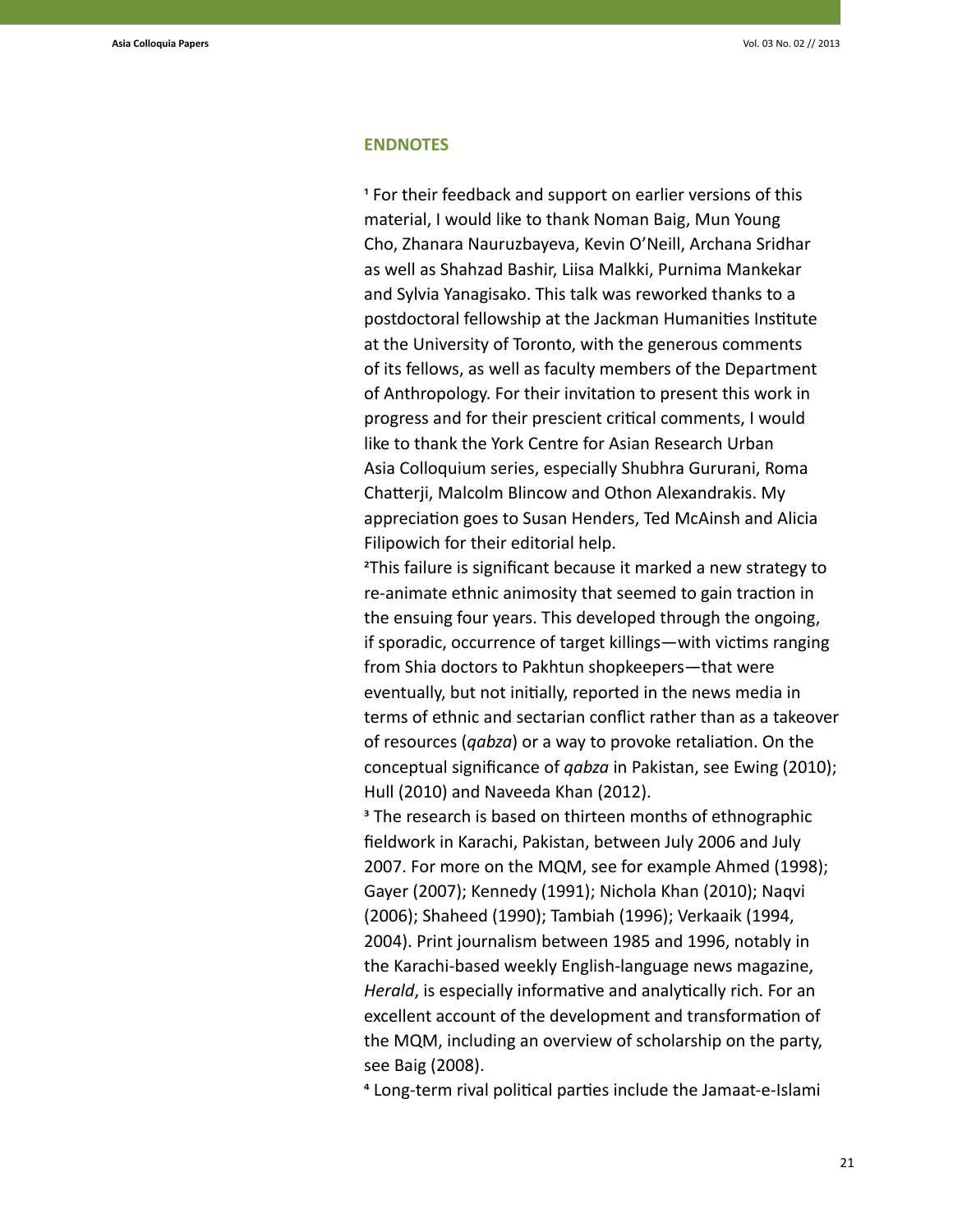(JI), the Pakistan People's Party (PPP), and Pashtuns as an ethnic and political category through the Awami National Party (ANP). Following federal elections held in January 2008, the MQM has been both in and out of a coalition with the PPP at both the national and provincial levels. At the municipal level (the City District Government of Karachi) the MQM remains in power.

5 By this, the MQM was considered threatening to antigovernment critics, which included members of the openly dissenting judiciary described above, as well as both its long-standing political rivals (who largely vocally supported the judiciary) and the civil society organizations who were compelled to voice their support of the dissenting judiciary. This, of course, reverberated with memories of the impunity with which both MQM workers and the extrajudicial military forces that had suppressed them acted as unpredictable agents of violence in the 1980s and 1990s. I also want to suggest that such precedents also symbolically mobilized a powerful, precisely because diffuse and indeterminate, sense of imminent street violence among Karachi residents who were not directly implicated in any active support of the dissenting judiciary.

6 Privatized since 2000, but officially broadcasting content from outside Pakistan (cf. Yusuf 2012).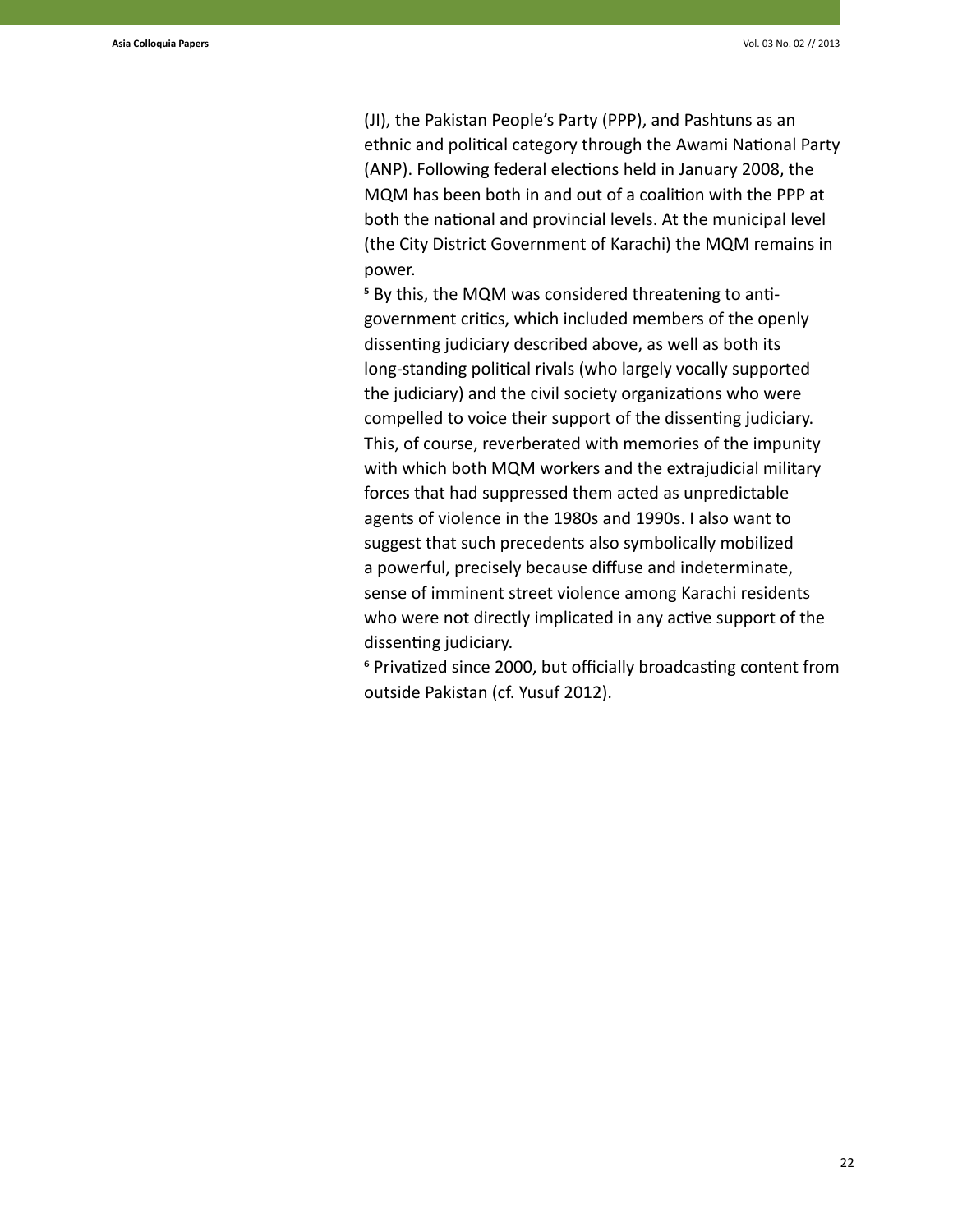### **WORKS CITED**

Ahmad, Tania (2011). "Bystander Tactics: Life on Turf in Karachi". *South Asia Multidisciplinary Academic Journal* 5. http://samaj.revues.org/3537 (Accessed April 29, 2013).

Ahmed, Feroz (1998). *Ethnicity and Politics in Pakistan*. Karachi: Oxford University Press.

Baig, Noman (2008). *From Mohallah to Mainstream: The MQM's Transformation from an Ethnic to a Catch-All Party*. MA Thesis. Department of Political Science, University of Victoria, Canada.

Brown, Wendy (1995). *States of Injury: Power and Freedom in Late Modernity*. Princeton: Princeton University Press.

Das, Veena (1995). *Critical Events: An Anthropological Perspective on Contemporary India*. New Delhi: Oxford University Press.

Das, Veena (2007). *Life and Words: Violence and the Descent into the Ordinary*. Berkeley, Los Angeles and London: University of California Press.

Das, Veena (2008). "Violence, Gender and Subjectivity". *Annual Review of Anthropology* 37: 283-299.

Ewing, Katherine Pratt (2010). "Anthropology and Pakistani National Imaginary", 531-540. In Naveeda Khan (ed.) *Beyond*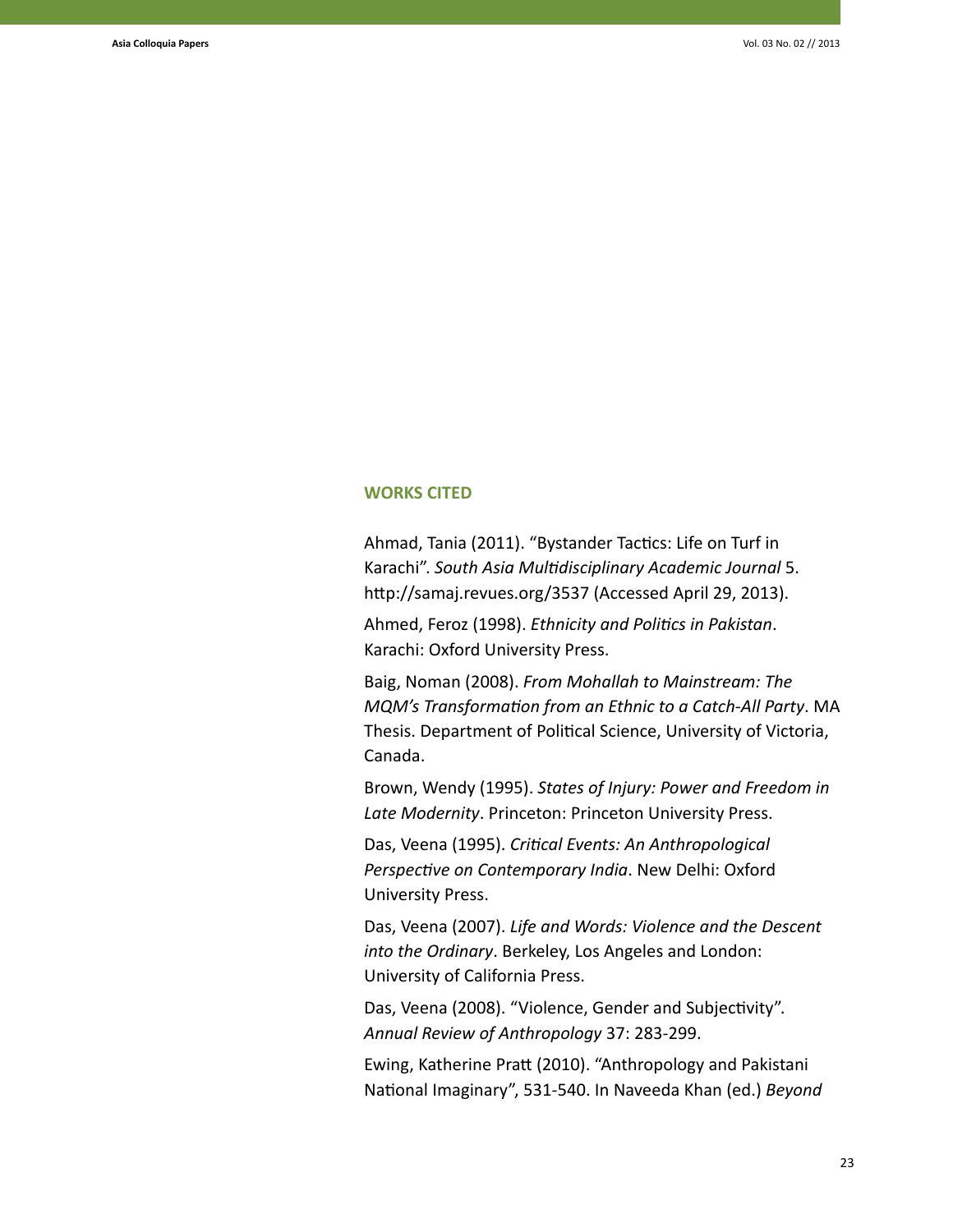*Crisis: Re-evaluating Pakistan*. New Delhi: Routledge.

Gayer, Laurent (2007). "Guns, Slums, and 'Yellow Devils': A Genealogy of Urban Conflicts in Karachi, Pakistan". *Modern Asian Studies* 41(3): 515-544.

Hull, Matthew (2010). "Uncivil Politics and the Appropriation of Planning in Islamabad", 452-481. In Naveeda Khan (ed.) *Beyond Crisis: Re-evaluating Pakistan*. New Delhi: Routledge.

Kelly, John D. (1991). *A Politics of Virtue: Hinduism, Sexuality and Countercolonial Discourse in Fiji*. Chicago: University of Chicago Press.

Kennedy, Charles H. (1991). "The Politics of Ethnicity in Sindh". *Asian Survey* 31(10): 938-955.

Khan, Naveeda (2012). *Muslim Becoming: Aspiration and Skepticism in Pakistan*. Durham, NC: Duke University Press.

Khan, Naveeda (2010). "Mosque Construction or the Violence of the Ordinary", 482-518. In Naveeda Khan (ed.) B*eyond Crisis: Re-evaluating Pakistan*. New Delhi: Routledge.

Khan, Naveeda (2006). "Of Children and Jinn: An Inquiry into an Unexpected Friendship during Uncertain Times". *Cultural Anthropology* 21(2): 234-264.

Khan, Nichola (2010). *Mohajir Militancy in Pakistan: Violence and Transformation in the Karachi Conflict.* New York: Routledge.

Naqvi, Tahir Hasnain (2006). *Interregnal Politics: Autocracy and Counternationalism in Urban Pakistan*. PhD dissertation. University of California, Berkeley.

Paley, Julia (2001). *Marketing Democracy: Power and Social Movements in Post-Dictatorship Chile*. Berkeley: University of California Press.

Shaheed, Farida (1990). "The Pathan-Muhajir Conflicts, 1985- 6: A National Perspective", 194-214. In Veena Das (ed.) *Mirrors of Violence: Communities, Riots and Survivors in South Asia*. Oxford: Oxford University Press.

Tambiah, Stanley J. (1996). *Leveling Crowds: Ethnonationalist Conflicts and Collective Violence in South Asia.* Berkeley and Los Angeles: University of California Press.

Verkaaik, Oskar (1994). *A People of Migrants: Ethnicity, State*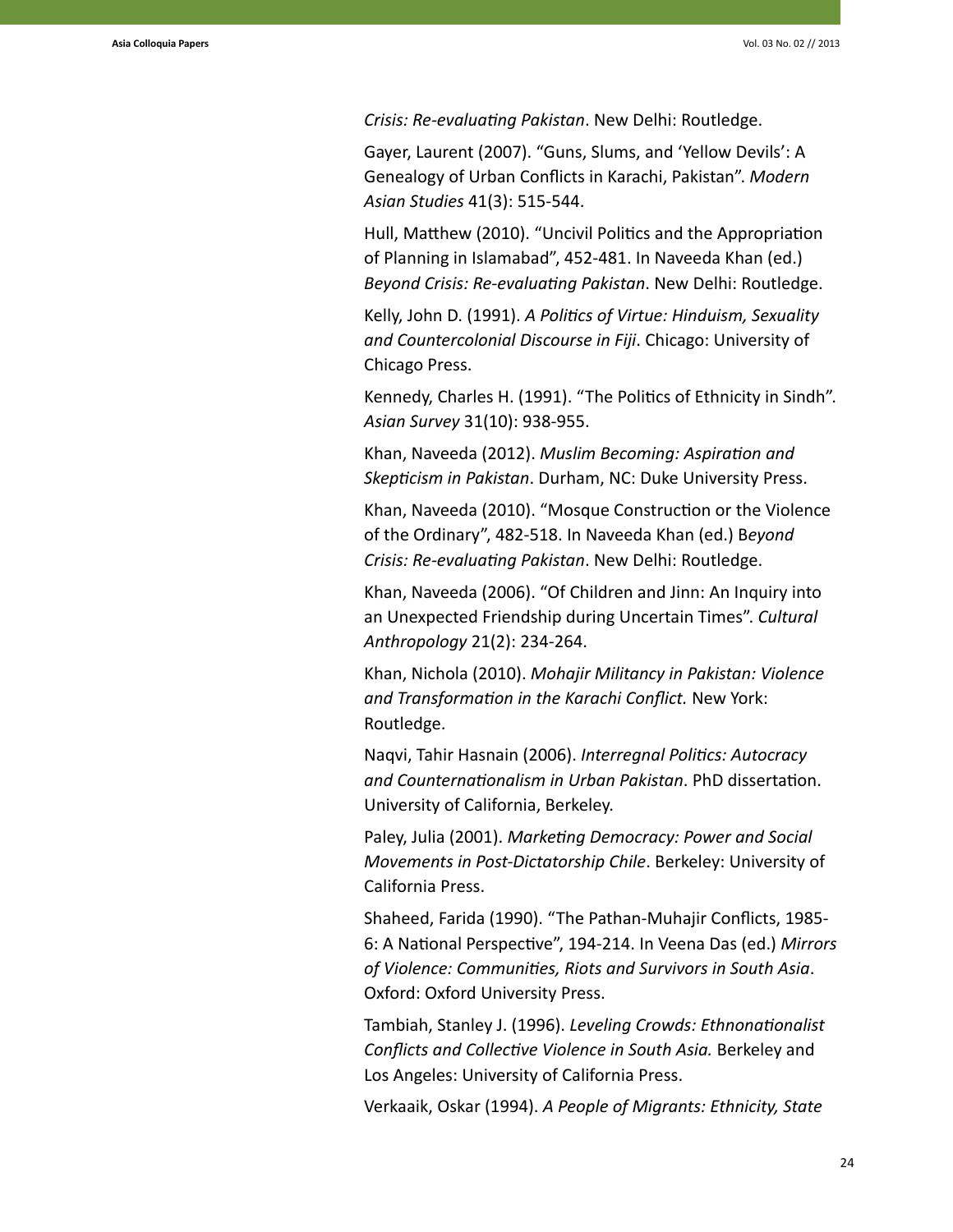Dr. Ahmad gave the Urban Asia lecture on 29 November 2012 at York University.

# **Please cite this paper as:**

Ahmad, Tania (2013). "Denouncing Party Politics: Indignation and Domestic Confinement in Karachi". *Asia Colloquia Papers*  3(2). Toronto: York Centre for Asian Research. Available at: www.yorku.ca/ycar. ISBN: 978-1-55014-631-8

© TANIA AHMAD

# **MORE ABOUT THE AUTHOR**

Dr. Tania Ahmad is an anthropologist of urban public culture, social stratification and gender in South Asian and Muslim societies. She received her MSc from the University of Montréal and her PhD from Stanford University. Her current research focuses on women and emergent middle-class formations in Karachi, Pakistan.